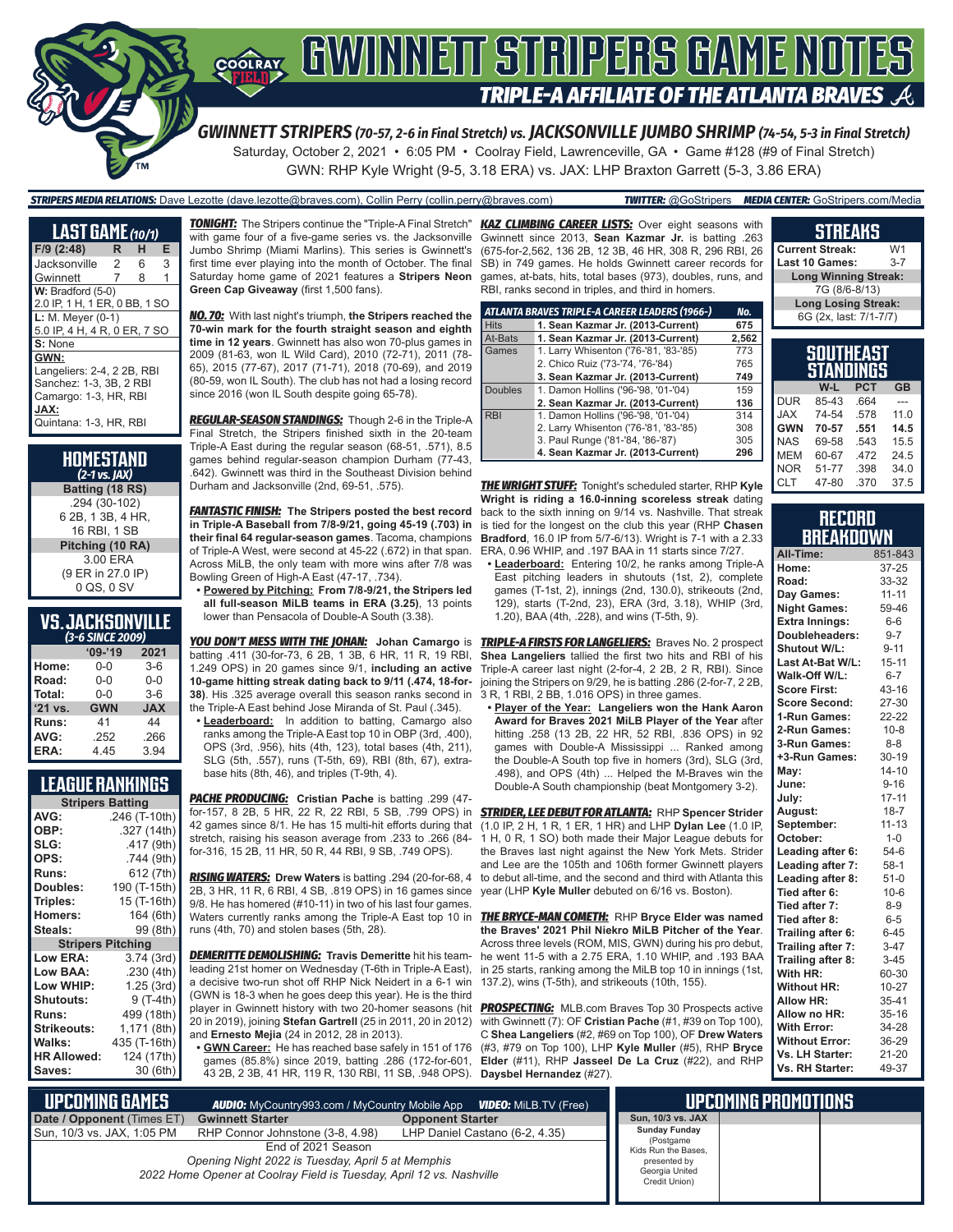#### **MANAGER MATT TUIASOSOPO**

**Matt Tuiasosopo** is in his first season as Gwinnett manager and his third season as a coach in the Atlanta Braves organization in 2021. He was named the seventh manager in team history on 3/30/21. Tuiasosopo is both the youngest manager in team history (turned 35 on 5/10) and the first former Gwinnett player to manage the club (hit .221 with 19 HR, 73 RBI in 178 games from 2016-17).

Tuiasosopo made his managerial debut in 2019 with Class-A Rome, leading the club to a 65-74 record and earning Atlanta's Bobby Cox Award for minor league manager of the year. He was set to return to Rome in 2020, but was reassigned to the Braves Alternate Training Site at Coolray Field once the MiLB season was canceled.

| Tuiasosopo's Managerial Career | Games | W-L     | <b>PCT</b> | <b>Plavoffs</b> |
|--------------------------------|-------|---------|------------|-----------------|
| With Gwinnett (1 Season):      | 127   | 70-57   | .551       |                 |
| MiLB Career (2 Seasons):       | 266   | 135-131 | .508       |                 |

| <b>EJECTIONS</b> (5) |                          |                            |  |  |  |
|----------------------|--------------------------|----------------------------|--|--|--|
| Player/Coach         | Date/Inning              | <b>Umpire</b>              |  |  |  |
| <b>Ryan Goins</b>    | 5/25 vs. MEM, 7th Inning | <b>HP Clint Vondrak</b>    |  |  |  |
| MGR Matt Tuiasosopo  | 6/3 vs. JAX, 8th Inning  | <b>HP Alex Tosi</b>        |  |  |  |
| <b>Travis Snider</b> | 7/30 at MEM, 8th Inning  | HP John Bacon              |  |  |  |
| <b>Ryan Casteel</b>  | 8/17 at LOU, 3rd Inning  | 1B Charlie Ramos           |  |  |  |
| <b>Ryan Goins</b>    | 9/29 vs. JAX, 7th Inning | <b>HP Takahito Matsuda</b> |  |  |  |

| TEAM DEFENSE (4TH IN TRIPLE-A EAST)                                                                                                       |           |                                                    |                |            |           |           |
|-------------------------------------------------------------------------------------------------------------------------------------------|-----------|----------------------------------------------------|----------------|------------|-----------|-----------|
| <b>PCT</b><br>G                                                                                                                           | <b>TC</b> | <b>PO</b>                                          | A              | Е          | <b>DP</b> | <b>TP</b> |
| .983<br>127                                                                                                                               | 4500      | 3282                                               | 1140           | 78         | 117       |           |
| <b>Catchers</b>                                                                                                                           | <b>SB</b> | $\mathsf{cs}$                                      | <b>ATT</b>     | <b>PCT</b> | <b>PB</b> | $W-L$     |
| Casteel, Ryan                                                                                                                             | 6         | O                                                  | 6              | .000       | 1         | $2 - 3$   |
| Contreras, William                                                                                                                        | 21        | 2                                                  | 23             | .087       | 5         | $23-6$    |
| d'Arnaud, Travis                                                                                                                          | 2         | 2                                                  | $\overline{4}$ | .500       | O         | $5 - 1$   |
| Jackson, Alex                                                                                                                             | 10        | 4                                                  | 14             | .286       |           | $11 - 12$ |
| Langeliers, Shea                                                                                                                          |           | O                                                  |                | .000       | U         | $2 - 0$   |
| Lucroy, Jonathan                                                                                                                          | 18        | 5                                                  | 23             | .217       |           | $8 - 15$  |
| Martinez, Carlos                                                                                                                          | 3         | U                                                  | 3              | .000       |           | $2 - 1$   |
| Morales, Jonathan                                                                                                                         | 16        | 7                                                  | 23             | .304       | 3         | $17 - 15$ |
| Tromp, Chadwick                                                                                                                           | 5         | 2                                                  | 7              | .286       | U         | $0 - 4$   |
| Total:                                                                                                                                    | 82        | 22                                                 | 104            | .212       | 11        | 70-57     |
| Waters (11), Demeritte (5), Ervin (5), Pache (3), Sanchez (2),<br><b>Outfield Assists (29):</b><br>Almonte (1), Inciarte (1), Rosario (1) |           |                                                    |                |            |           |           |
| Pitcher Pickoffs (6):                                                                                                                     |           | Kingham (2), Muller (2), Burrows (1), Y. Lopez (1) |                |            |           |           |
| Catcher Pickoffs (3):<br>Casteel (1), Jackson (1), Morales (1)                                                                            |           |                                                    |                |            |           |           |

#### **STARTS By Batting Order**

| 1: | Waters (89), Pache (23), Inciarte (6), Arcia (5), Almonte (1), Ervin (1), Gore (1),<br>Sanchez (1)                                                                   |
|----|----------------------------------------------------------------------------------------------------------------------------------------------------------------------|
| 2: | Pache (45), Kipnis (25), Arcia (18), Goins (13), Rosario (11), Demeritte (5), Waters (3).<br>Sanchez (2), Almonte (1), Camargo (1), Ervin (1), Gore (1), Heredia (1) |
| 3: | Arcia (49), Camargo (43), Kipnis (12), d'Arnaud (6), Demeritte (6), Jackson (3),<br>Lucroy (3), Contreras (2), Pache (2), Franco (1)                                 |
| 4: | Camargo (54), Demeritte (24), Jackson (17), Contreras (6), Kipnis (6), Casteel (5),                                                                                  |

- Lucroy (5), Franco (4), Almonte (3), Rosario (2), Kazmar Jr. (1) **5:** Contreras (29), Demeritte (14), Kazmar Jr. (13), Lucroy (13), Goins (12), Kipnis (11), Almonte (8), Jackson (8), Casteel (4), Camargo (3), Franco (3), Tromp (3), Sanchez (2), Snider (2), Ervin (1), Langeliers (1) **6:** Goins (31), Kazmar Jr. (17), Casteel (13), Demeritte (13), Sanchez (10), Ervin (9), Snider (8), Pache (7), Lucroy (5), Waters (5), Almonte (4), Contreras (3), Jackson (1), Langeliers (1) **7:** Ervin (26), Kazmar Jr. (22), Sanchez (20), Goins (19), Snider (13), Casteel (7), Pache (6), Demeritte (5), Morales (4), Waters (3), Almonte (1), Tromp (1) **8:** Sanchez (37), Morales (22), Ervin (16), Kazmar Jr. (12), Snider (10), Gore (9), Goins (8), Unroe (6), Casteel (5), Brugman (1), Martinez (1)
- **9:** Starting Pitchers (74), Morales (16), Sanchez (13), Gore (9), Ervin (4), Snider (4), Casteel (2), Kazmar Jr. (2), Martinez (2), Unroe (1)

#### **By Position**

- **C:** Morales (32), Contreras (29), Jackson (23), Lucroy (23), d'Arnaud (6), Casteel (5), Tromp (4), Martinez (3), Langeliers (2)
- **1B:** Camargo (56), Casteel (28), Snider (14), Kazmar Jr. (9), Franco (7), Morales (7), Lucroy (2), Unroe (2), Demeritte (1), Goins (1)
- **2B:** Kipnis (44), Sanchez (34), Goins (25), Kazmar Jr. (21), Arcia (1), Morales (1), Unroe (1) **3B:** Camargo (42), Kazmar Jr. (34), Sanchez (28), Goins (14), Unroe (4), Arcia (3), Morales (2) **SS:** Arcia (63), Goins (43), Sanchez (19), Camargo (1), Kazmar Jr. (1)
- **LF:** Waters (42), Ervin (28), Gore (20), Almonte (9), Demeritte (7), Snider (7), Kipnis (5), Arcia (4), Rosario (3), Heredia (1), Sanchez (1) **CF:** Pache (76), Waters (34), Ervin (6), Rosario (6), Inciarte (5) Demeritte (51), Waters (24), Ervin (23), Snider (11), Almonte (8), Pache (4),
- Sanchez (3), Rosario (2), Camargo (1)
- **DH:** Contreras (11), Demeritte (8), Jackson (6), Kipnis (5), Snider (5), Casteel (3), Pache (3), Kazmar Jr. (2), Rosario (2), Almonte (1), Arcia (1), Brugman (1), Camargo (1), Ervin (1), Franco (1), Inciarte (1), Lucroy (1)

|              | <b>VS.2021 OPPONENTS</b> |          |           |               |         |          |              |  |  |  |  |  |  |  |
|--------------|--------------------------|----------|-----------|---------------|---------|----------|--------------|--|--|--|--|--|--|--|
|              |                          |          |           |               |         |          |              |  |  |  |  |  |  |  |
|              | Home                     | Road     | Total     |               | Home    | Road     | <b>Total</b> |  |  |  |  |  |  |  |
| ICLT         | $5 - 1$                  | $11 - 1$ | $16 - 2$  | <b>COL</b>    | ---     | $5 - 1$  | $5 - 1$      |  |  |  |  |  |  |  |
| <b>I</b> DUR | $4 - 2$                  | $1 - 10$ | $5 - 12$  | LOU           | $4 - 2$ | $5 - 1$  | $9 - 3$      |  |  |  |  |  |  |  |
| <b>JAX</b>   | $3-6$                    | ---      | $3-6$     | <b>MW DIV</b> | $4 - 2$ | $10 - 2$ | $14 - 4$     |  |  |  |  |  |  |  |
| <b>IMEM</b>  | $8 - 4$                  | $7-5$    | $15-9$    |               |         |          |              |  |  |  |  |  |  |  |
| <b>NAS</b>   | $8 - 9$                  | $3-9$    | $11 - 18$ |               |         |          |              |  |  |  |  |  |  |  |
| <b>NOR</b>   | $5 - 1$                  | $1 - 5$  | 6-6       |               |         |          |              |  |  |  |  |  |  |  |
| I SE DIV     | $33 - 23$                | 23-30    | 56-53     |               |         |          |              |  |  |  |  |  |  |  |

#### **LAST AT-BAT WINS** *(15)*

The Stripers are 15-11 (.577) in games decided in the last at-bat in 2021.

| Date/Opponent        | <b>Score</b> | Game-Winning Play (*=Walk-Off)           |
|----------------------|--------------|------------------------------------------|
| 5/4 at Charlotte     | 10-9 (12th)  | Almonte scores on E4 (Reynolds)          |
| 5/9 at Charlotte     | 12-9 (10th)  | Camargo RBI single                       |
| 5/14 vs. Louisville  | $2-1$ (8th)  | Arcia solo HR                            |
| 5/16 vs. Louisville  | $5-4$ (9th)  | Arcia walk-off solo HR*                  |
| 5/25 vs. Memphis     | $2-1$ (9th)  | Kazmar walk-off single*                  |
| 6/9-G2 at Memphis    | $3-1$ (8th)  | Waters RBI single                        |
| 6/18 vs. Nashville   | 8-7 (10th)   | Arcia scores on E4 (Hiura on Lucroy FC)* |
| 6/30 at Durham       | $2-1$ (9th)  | Pache RBI single                         |
| 7/18 at Charlotte    | 13-12 (9th)  | Contreras RBI double                     |
| 8/1 at Memphis       | $4-2$ (9th)  | Ervin RBI single                         |
| 8/6 vs. Charlotte    | 4-3 (11th)   | Morales walk-off single*                 |
| 8/8-G1 vs. Charlotte | 4-3 (7th)    | d'Arnaud walk-off single*                |
| 8/11-G1 vs. Durham   | $4-3$ (7th)  | Pache walk-off single*                   |
| 8/24 at Nashville    | $3-1$ (9th)  | Rosario solo HR                          |
| 8/25 at Nashville    | 5-4 (10th)   | Contreras RBI single                     |
|                      |              |                                          |

# **GWINNETT PLAYERS USED** *(64 IN 2021)*

**Pitchers (36)** Anderson, Ian Arano, Victor Biddle, Jesse Bradford, Chasen Burrows, Thomas Chavez, Jesse Davidson, Tucker De La Cruz, Jasseel *Edwards Jr., Carl* Elder, Bryce Flaa, Jay *Greene, Shane*  Hernandez, Daysbel *Horacek, Mitch* Johnstone, Connor *Jones, Nate* Kelley, Trevor Kingham, Nolan Lee, Dylan Lopez, Yoan Martin, Chris Minter, A.J. Muller, Kyle Newcomb, Sean *Roark, Tanner* Rodriguez, Jose Santana, Edgar Strider, Spencer *Tice,Ty* Tomlin, Josh Toussaint, Touki Webb, Jacob Wilson, Brooks *Wilson, Bryse* Wright, Kyle Ynoa, Huascar

Stripers

*Almonte, Abraham* Arcia, Orlando *Brugman, Jaycob* Camargo, Johan Casteel, Ryan Contreras, William d'Arnaud, Travis Demeritte, Travis Ervin, Phillip Franco, Maikel Goins, Ryan Gore, Terrance Heredia, Guillermo *Inciarte, Ender Jackson, Alex* Kazmar Jr., Sean Kipnis, Jason Langeliers, Shea

*Lucroy, Jonathan* Martinez, Carlos Morales, Jonathan Pache, Cristian Rosario, Eddie Sanchez, Yolmer *Snider, Travis* Tromp, Chadwick Unroe, Riley Waters, Drew

*Italics = Player no longer in Braves organization*

#### **BASS-LANTA**

OF Abraham Almonte RHP Ian Anderson INF/OF Orlando Arcia LHP Jesse Biddle INF Johan Camargo RHP Jesse Chavez C William Contreras C Travis d'Arnaud LHP Tucker Davidson RHP Carl Edwards Jr. RHP Jay Flaa RHP Shane Greene

**34 players have played for both Gwinnett and Atlanta in 2021:** OF Guillermo Heredia OF Ender Inciarte C Alex Jackson RHP Nate Jones INF Sean Kazmar Jr. C Jonathan Lucroy LHP Dylan Lee (Debut) RHP Chris Martin LHP A.J. Minter LHP Kyle Muller (Debut) LHP Sean Newcomb OF Cristian Pache

OF Eddie Rosario RHP Edgar Santana RHP Spencer Strider (Debut) RHP Ty Tice RHP Josh Tomlin RHP Touki Toussaint RHP Jacob Webb RHP Bryse Wilson RHP Kyle Wright RHP Huascar Ynoa

# **ATLANTA BRAVES REHAB ASSIGNMENTS** *(12 IN 2021)*

**- 2 -**

**Player Injury (IL Date)** RHP Chris Martin **RT Shoulder Inflammation (4/7)** 5/5-5/11<br>OF Ender Inciarte Strained LT Hamstring (4/17) 5/6-5/12 Strained LT Hamstring (4/17) OF Guillermo Heredia RT Hamstring Inflammation (5/1) 5/14<br>C Alex Jackson Strained LT Hamstring (5/2) 5/21-6/9, 6/30-7/20 C Alex Jackson Strained LT Hamstring (5/2) 5/21-6/9,<br>OF Cristian Pache RT Hamstring Inflammation (5/14) 5/29-6/1 OF Cristian Pache **RT Hamstring Inflammation (5/14)** 5/29-6/1<br>RHP Touki Toussaint RT Shoulder Strain (3/26) 6/22-7/15 RT Shoulder Strain  $(3/26)$  6/22-7/15<br>
Torn I T Thumb Ligament  $(5/2)$  7/30-8/10 C Travis d'Arnaud Torn LT Thumb Ligament (5/2) 7/30-8/10 RHP Ian Anderson RT Shoulder Inflammation (7/16) 8/5-8/28<br>RHP Huascar Ynoa Fractured RT Hand (5/17) 8/6-8/16 RHP Huascar Ynoa Fractured RT Hand (5/17) 8/6-8/16<br>OF Eddie Rosario RT Abdominal Strain (7/7) 8/10-8/26 OF Eddie Rosario **RT Abdominal Strain (7/7)**<br>RHP Chris Martin **RT Elbow Inflammation (9** RHP Chris Martin **RT Elbow Inflammation (9/2)** 9/14-9/15<br>RHP Josh Tomlin Neck Strain (8/31) 9/17-**Neck Strain (8/31)** 9/17-

#### *SATURDAY, OCTOBER 2, 2021 VS. JACKSONVILLE*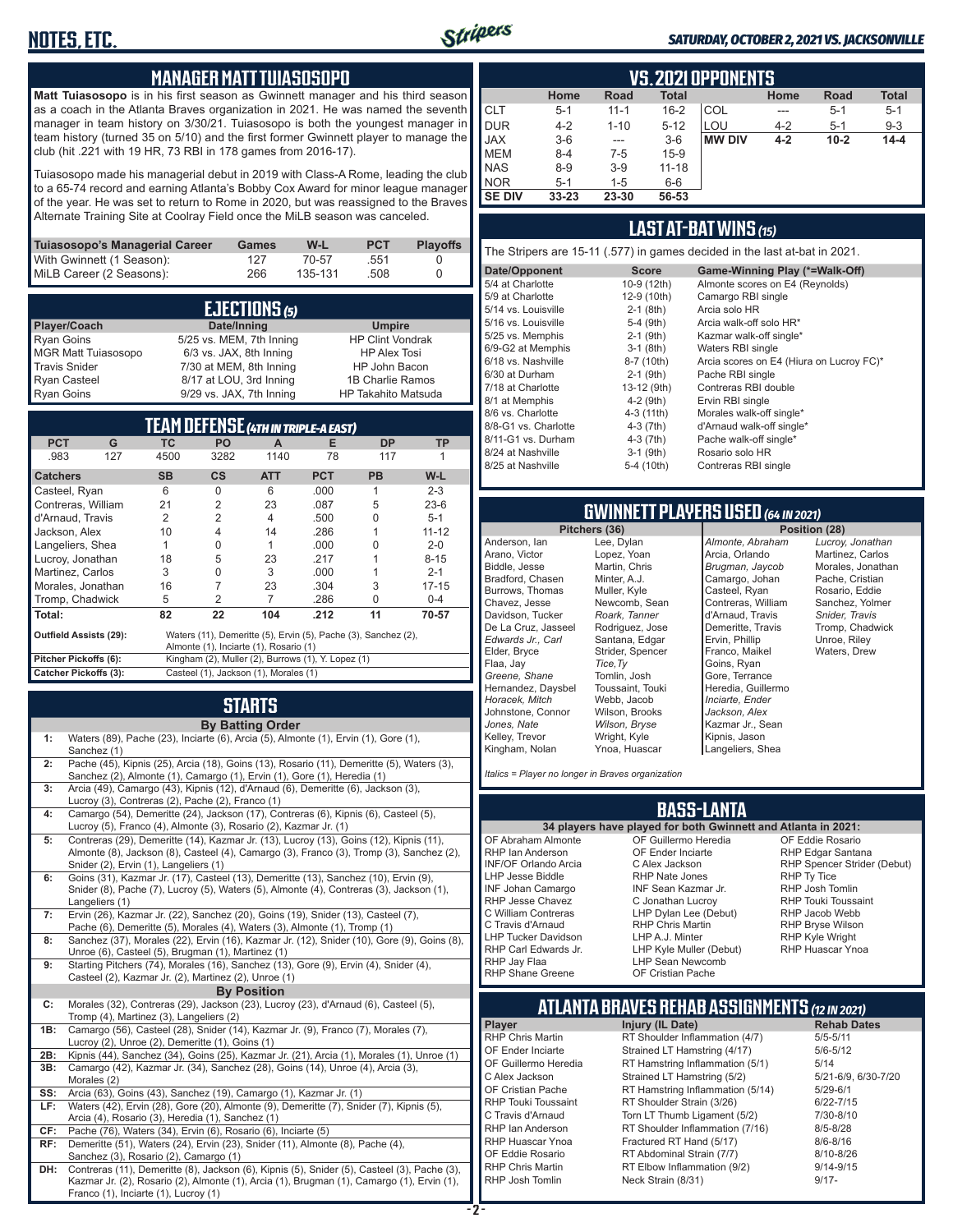## **STARTING PITCHER**



#### *SATURDAY, OCTOBER 2, 2021 VS. JACKSONVILLE*

# **30****KYLE WRIGHT**

| lill                                    | ON BRAVES 40-MAN ROSTER<br><b>BIO ON PAGE 105 OF MEDIA GUIDE</b> |
|-----------------------------------------|------------------------------------------------------------------|
| in Huntsville, Alabama (turns 26 today) |                                                                  |
|                                         | aves' 1st round pick (5th overall) in 2017 June draft out        |

**B/T:** R/R **BORN:** 10/2/95 in Huntsville, ACQUIRED: Brayes **HT:** 6-4 **ACQUIRED:** Braves' 1st round pick (5th overall) in 2017 June draft out of Vanderbilt University (Nashville, TN)

*TONIGHT'S START:* Wright celebrates his 26th birthday by making his 24th Triple-A start of the year in game four of a five-game series vs. Jacksonville ... It is his 52nd career game (49th start) with Gwinnett since 2018 (22-10, 3.52 ERA, .231 BAA) ... **He is 7-1 with a 2.33 ERA (18 ER in 69.2 IP) and .197 BAA (51 H, 16 BB, 70 SO) in his last 11 starts since 7/27** ... Enters play riding a 16.0-inning scoreless streak (T-1st on the club alongside **Chasen Bradford**, 16.0-IP streak from 5/7-6/13).

*LEADERBOARD:* Wright ranks among the Triple-A East top 10 in shutouts (1st, 2), complete games (T-1st, 2), innings (2nd, 130.0), ERA (3rd, 3.18), strikeouts (2nd, 129), starts (T-2nd, 23), WHIP (3rd, 1.20), BAA (4th, .228), and wins (T-5th, 9).

*CHASING HISTORY IN FINAL START:* He is just one strikeout behind Cory Abbott (130 with Iowa, now with Chicago Cubs) for the Triple-A East lead ... Wright is vying to become the first Braves Triple-A player to lead the league in strikeouts since **Chuck Smith** in 2004 (129 to lead IL) ... He is also just eight points behind Nashville's Josh Lindblom (3.10) for the Triple-A East ERA lead ... Wright could join **Bryse Wilson** (3.42 ERA led IL in 2019) as Gwinnett pitchers to win a league ERA title.

*2021 WITH GWINNETT:* **5/5 at CLT:** In his first start, suffered his first Triple-A loss since 6/9/19 vs. DUR (was 8-0 with 2.57 ERA in 12 starts from 6/14/19-8/31/19) ... **5/11 vs. LOU:** Started the Home Opener (loss, 5.0 IP, 6 H, 3 ER, 2 BB, 5 SO) ... **5/25-5/30:** Pitched 11.0 scoreless innings over back-to-back starts vs. Memphis (10 H, 3 BB, 7 SO) ... **7/8-G2 vs. NAS:** Notched the first complete game and shutout of his pro career (7.0 IP, 1 H, 0 R in 6-0 win) ... **7/27 at MEM:** Tied his then-career high with 8.0 IP (4 H, 0 R, 2 BB, 5 SO in 1-0 win) ... **8/1 at MEM:** Fanned a season-high 11 batters over 6.0 IP (4 H, 2 ER, 1 HR, 0 BB) ... **August:** Over five starts, went 3-0 with a 2.43 ERA (8 ER in 29.2 IP) and .226 BAA ... **9/19 vs. NAS:** Tossed his first career 9.0-inning CG shutout (2 H, 0 BB, 5 SO, 86 pitches/64 strikes in 7-0 win), the seventh by a Gwinnett pitcher all-time (first since Williams Perez's one-hitter on 5/6/16 vs. Charlotte) ... Was perfect through 6.1 innings before yielding a double to Tyrone Taylor.

*PITCHER OF THE WEEK:* Named the Triple-A East Pitcher of the Week for 9/13-9/19 after going 2-0 with a 2.40 ERA (4 ER in 15.0 IP), 0.60 WHIP, .140 BAA, two walks, and 11 strikeouts in two starts ... Was the first league weekly award of his career.

|                     | <b>WRIGHT'S OVERALL STATS</b> |         |            |       |           |           |     |            |             |  |  |  |  |  |  |
|---------------------|-------------------------------|---------|------------|-------|-----------|-----------|-----|------------|-------------|--|--|--|--|--|--|
| Year                | Team                          | W-L     | <b>ERA</b> | G/GS  | <b>HR</b> | <b>BB</b> | so  | <b>BAA</b> | <b>WHIP</b> |  |  |  |  |  |  |
| $\blacksquare$ 2021 | ATLANTA (MLB)                 | $0 - 1$ | 9.95       | 212   |           | 5         | 6   | .292       | 1.89        |  |  |  |  |  |  |
|                     | Gwinnett (AAA)                | $9 - 5$ | 3.18       | 23/23 | 9         | 46        | 129 | .228       | 1.20        |  |  |  |  |  |  |
| MiLB Career:        |                               | 28-19   | 3.53       | 80/77 | 30        | 136       | 396 | .234       | 1.22        |  |  |  |  |  |  |
| MLB Career:         |                               | $2 - 8$ | 6.56       | 21/14 | 15        | 48        | 59  | .260       | 1.69        |  |  |  |  |  |  |

|                  | <b>WRIGHT'S 2021 SPLITS (WITH GWINNETT)</b> |                  |                     |  |  |  |  |  |  |  |  |  |
|------------------|---------------------------------------------|------------------|---------------------|--|--|--|--|--|--|--|--|--|
| Home:            | 5-3, 3.01 ERA (12G)                         | Road:            | 4-2, 3.38 ERA (11G) |  |  |  |  |  |  |  |  |  |
| Day:<br>Starter: | 2-1, 1.71 ERA (5G)                          | Night:           | 7-4, 3.66 ERA (18G) |  |  |  |  |  |  |  |  |  |
|                  | 9-5, 3.18 ERA (23G)                         | <b>Reliever:</b> | 0-0, -.-- ERA (0G)  |  |  |  |  |  |  |  |  |  |
| Vs. LHB:         | .233 BAA, 7 HR                              | Vs. RHB:         | .224 BAA, 2 HR      |  |  |  |  |  |  |  |  |  |

|         | <b>WRIGHT VS. JACKSONVILLE (AS AAA AFFILIATE)</b> |      |  |  |               |  |    |           |           |      |  |  |  |  |  |
|---------|---------------------------------------------------|------|--|--|---------------|--|----|-----------|-----------|------|--|--|--|--|--|
|         | W-L                                               |      |  |  | ERA G GS IP H |  | ER | <b>HR</b> | <b>BB</b> | so I |  |  |  |  |  |
| 2021:   | $0-0$                                             | 6.00 |  |  | 6.0           |  |    |           |           |      |  |  |  |  |  |
| Career: | $0-0$                                             | 6.00 |  |  | 6.0           |  |    |           |           |      |  |  |  |  |  |

|             | <b>WRIGHT'S HIGHS &amp; LOWS</b> |                                  |  |  |  |  |  |  |  |  |  |  |
|-------------|----------------------------------|----------------------------------|--|--|--|--|--|--|--|--|--|--|
|             | <b>Season</b>                    | Career (MiLB and MLB)            |  |  |  |  |  |  |  |  |  |  |
| l IP:       | 9.0 (9/19 vs. NAS)               | 9.0 (9/19/21, GWN vs. NAS)       |  |  |  |  |  |  |  |  |  |  |
| Iso:        | 11 (8/1 at MEM)                  | 13 (6/26/18, MIS vs. JAX)        |  |  |  |  |  |  |  |  |  |  |
| BB:         | 6 (7/1 at DUR)                   | 6 (2x, last: 7/1/21, GWN at DUR) |  |  |  |  |  |  |  |  |  |  |
| Iн:         | 9 (9/2 vs. MEM)                  | 10 (8/19/19, GWN at NOR)         |  |  |  |  |  |  |  |  |  |  |
| <b>IER:</b> | 6 (7/15 at CLT)                  | 8 (4/28/19, GWN vs. TOL)         |  |  |  |  |  |  |  |  |  |  |
| Low-Hit CG: | 2 (9/19 vs. NAS)                 | 2 (9/19/21, GWN vs. NAS)         |  |  |  |  |  |  |  |  |  |  |
| Low-ER CG:  | 0 (9/19 vs. NAS)                 | 0 (9/19/21, GWN vs. NAS)         |  |  |  |  |  |  |  |  |  |  |

|                       | <b>WRIGHT AT THE PLATE</b> |    |   |    |    |    |    |            |           |    |  |  |  |  |  |
|-----------------------|----------------------------|----|---|----|----|----|----|------------|-----------|----|--|--|--|--|--|
|                       | AVG.                       | AB |   |    | 2B | 3B | HR | <b>RBI</b> | <b>BB</b> |    |  |  |  |  |  |
| 2021 w/ATL:           | .333                       |    |   |    |    |    |    |            |           |    |  |  |  |  |  |
| 2021 w/GWN:           | .194                       | 31 |   | 6  |    |    |    |            |           | 18 |  |  |  |  |  |
| <b>I</b> MiLB Career: | .212                       | 66 | 6 | 14 |    |    |    | 4          | 5         | 38 |  |  |  |  |  |
| <b>MLB Career:</b>    | 111                        | 9  |   |    |    |    |    |            |           |    |  |  |  |  |  |

*2021 WITH ATLANTA:* Recalled twice, on 4/16 from the Alternate Training Site (started on 4/16 at the Chicago Cubs) and 6/22 from Gwinnett (started on 6/23 at the New York Mets) ... In two starts, is 0-1 with a 9.95 ERA and .292 BAA.

*2020 SEASON:* Made Atlanta's Opening Day roster for the second time in his career ... Went 2-4 with a 5.21 ERA, .243 BAA, and three quality starts in eight outings ... Made two starts for the Braves in the MLB Postseason, going 1-1 with a 9.45 ERA ... Won his first playoff start in Game 3 of the NLDS at Miami (6.0 IP, 3 H, 0 R, 2 BB, 7 SO in seriesclinching 7-0 win) ... Also started Game 3 of the NLCS vs. the Los Angeles Dodgers (loss, 0.2 IP, 5 H, 7 ER, 2 BB, 0 SO, 2 HR in 15-3 loss).

*CAREER HIGHLIGHTS:* **2017:** Made his pro debut, going 0-1 with a 2.65 ERA and .186 BAA in nine starts between the GCL Braves and Advanced-A Florida ... **2018:** MLB Futures Game selection (8-9, 3.46 ERA, .230 BAA in 27G between Double-A Mississippi and Gwinnett) ... Made his MLB debut with Atlanta (0-0, 4.50 ERA, .182 BAA in 4G) ... **2019:** Led the International League in wins with Gwinnett (11-4, 4.17 ERA in 21 starts) ... Went 0-3 with an 8.69 ERA in seven games (4 starts) with Atlanta.

|             |                |               |     |                |                |                |           |                |           |       | <b>WRIGHT'S 2021 STARTS (ALL LEVELS)</b> |              |                                                  |
|-------------|----------------|---------------|-----|----------------|----------------|----------------|-----------|----------------|-----------|-------|------------------------------------------|--------------|--------------------------------------------------|
| <b>Team</b> | Date/Opp.      | <b>Result</b> | IP  | н              | R.             | ER.            | <b>HR</b> | <b>BB</b>      | <b>SO</b> | NP-S  | Opp. Starter                             | <b>Final</b> | <b>Notes</b>                                     |
| <b>ATL</b>  | 4/16 at CHC    | <b>ND</b>     | 4.1 | 3              | 2              | 2              |           | 2              | 5         | 78-46 | <b>Zach Davies</b>                       | W. 5-2       | Hit four batters (including Javier Baez twice).  |
| <b>GWN</b>  | 5/5 at CLT     | $L, 0-1$      | 5.0 | 8              | 4              | 3              | 0         | $\overline{2}$ | 8         | 83-55 | Jonathan Stiever                         | $L, 6-9$     | First Triple-A loss since 6/9/19 vs. Durham.     |
| <b>GWN</b>  | 5/11 vs. LOU   | $L, 0-2$      | 5.0 | 6              | 3              | 3              | 0         | $\overline{2}$ | 5         | 89-56 | Ashton Goudeau                           | $L, 0-4$     | All three runs were allowed in first inning.     |
| <b>GWN</b>  | 5/18 at NAS    | <b>ND</b>     | 4.2 | 7              | 5              | 5              |           | $\overline{2}$ | 4         | 93-53 | Aaron Ashby                              | $L, 8-9$     | Gwinnett led 6-5 when he exited.                 |
| <b>GWN</b>  | 5/25 vs. MEM   | <b>ND</b>     | 5.0 | $\overline{4}$ | 0              | $\Omega$       | $\Omega$  |                | 4         | 88-55 | Angel Rondón                             | W, 2-1       | Gwinnett won on walk-off single by Kazmar Jr.    |
| <b>GWN</b>  | 5/30 vs. MEM   | W. 1-2        | 6.0 | 6              | 0              | 0              | 0         | $\overline{2}$ | 3         | 78-48 | Angel Rondón                             | W, 5-0       | First back-to-back scoreless starts in Triple-A. |
| <b>GWN</b>  | $6/5$ vs. JAX  | <b>ND</b>     | 6.0 | $\overline{ }$ | 5              | 4              | 2         |                |           | 94-61 | Jordan Holloway                          | $L, 5-8$     | Both HR allowed in four-run third inning.        |
| <b>GWN</b>  | 6/11 at MEM    | <b>ND</b>     | 1.2 |                |                | $\mathbf 0$    | 0         | 3              | 2         | 59-29 | <b>Connor Thomas</b>                     | $L, 3-4$     | Shortest Triple-A start since 4/28/19 vs. TOL.   |
| <b>GWN</b>  | 6/17 vs. NAS   | <b>ND</b>     | 5.0 | 6              |                |                | 0         | 4              | 5         | 87-47 | <b>Bowden Francis</b>                    | $L, 2-3$     | Most walks allowed since 8/14/20 at MIA (6).     |
| <b>ATL</b>  | 6/23 at NYM    | $L, 0-1$      | 2.0 | $\overline{4}$ | 5              | 5              |           | 3              |           | 55-29 | <b>Tylor Megill</b>                      | $L, 3-7$     | Three of four hits allowed went for extra bases. |
| <b>GWN</b>  | 7/1 at DUR     | $L. 1-3$      | 6.0 | 3              | 4              | 4              |           | 6              | 5         | 84-42 | <b>Dietrich Enns</b>                     | $L. 1-6$     | Three of four ER on Brett Sullivan HR in 3rd.    |
| <b>GWN</b>  | 7/8-G2 vs. NAS | W. 2-3        | 7.0 | $\overline{ }$ | 0              | 0              | 0         |                | 6         | 86-53 | <b>Blaine Hardy</b>                      | W, 6-0       | First career CG SHO in 78th professional start.  |
| <b>GWN</b>  | 7/15 at CLT    | <b>ND</b>     | 3.0 | 8              | 6              | 6              |           |                | 5         | 71-46 | Jonathan Stiever                         | W, 11-10     | Charlotte led 6-3 when he exited.                |
| <b>GWN</b>  | 7/21 vs. NOR   | $L. 2 - 4$    | 6.0 | $\overline{4}$ | $\overline{2}$ | $\overline{2}$ |           | 3              | 5         | 95-57 | Konner Wade                              | $L. 1-2$     | Winning run scored on a wild pitch in sixth.     |
| <b>GWN</b>  | 7/27 at MEM    | W. 3-4        | 8.0 | $\overline{4}$ | 0              | $\Omega$       | 0         | $\overline{2}$ | 5         | 99-63 | <b>Jack Flaherty</b>                     | W, 1-0       | Tied career-high in IP (7/25/18, MIS vs. MOB).   |
| <b>GWN</b>  | 8/1 at MEM     | <b>ND</b>     | 6.0 | $\overline{4}$ | 2              | $\overline{2}$ |           | 0              | 11        | 91-65 | <b>Jack Flaherty</b>                     | W, 4-2       | First 11 strikeout start since 8/19/19 at NOR.   |
| <b>GWN</b>  | 8/8 vs. CLT    | <b>ND</b>     | 4.2 | 6              | 3              | $\overline{2}$ |           | 3              | 6         | 97-62 | <b>Tanner Banks</b>                      | W, 4-3       | Allowed tying 2R homer to Mikie Mahtook.         |
| <b>GWN</b>  | 8/13 vs. DUR   | W. 4-4        | 5.0 | 6              | 3              | 2              | 0         |                | 5         | 97-62 | Brent Honeywell Jr.                      | W. 6-4       | Three of six hits allowed went for extra-bases.  |
| <b>GWN</b>  | 8/19 at LOU    | W. 5-4        | 7.0 | 6              |                |                | 0         |                | 5         | 86-57 | Bo Takahashi                             | W. 8-1       | Improved to 3-0 when pitching 7.0-plus in '21.   |
| <b>GWN</b>  | 8/26 at NAS    | W. 6-4        | 7.0 | $\overline{4}$ |                |                | 0         | 0              | 8         | 89-63 | Josh Lindblom                            | W. 2-1       | First three-start win streak since 6/28-7/12/19. |
| <b>GWN</b>  | 9/2-G1 vs. MEM | $L.6 - 5$     | 4.0 | 9              | 6              | 5              | 0         | 3              | 3         | 83-50 | Zack Thompson                            | $L, 6-9$     | First loss to MEM (2-0 in previous 5 starts).    |
| <b>GWN</b>  | 9/8 at COL     | W 7-5         | 7.0 | $\overline{2}$ |                |                |           |                | 10        | 96-66 | Cody Morris                              | W. 5-2       | Fifth double-digit SO performance of career.     |
| <b>GWN</b>  | 9/14 vs. NAS   | W. 8-5        | 6.0 | 5              | 4              | 4              | 0         | 2              | 6         | 93-59 | Josh Lindblom                            | W, 6-5       | Most ER allowed in a win this season.            |
| <b>GWN</b>  | 9/19 vs. NAS   | W. 9-5        | 9.0 | $\overline{2}$ | 0              | $\mathbf 0$    | 0         | 0              | 5         | 86-64 | Victor Castaneda                         | W, 7-0       | Had a perfect game through 6.1 innings.          |
| <b>GWN</b>  | 9/25 at DUR    | <b>ND</b>     | 6.0 | 3              | 0              | $\Omega$       | 0         | 3              | 6         | 94-50 | Brent Honeywell Jr.                      | $L. 2-3$     | Has not allowed a run in last 16.0 innings.      |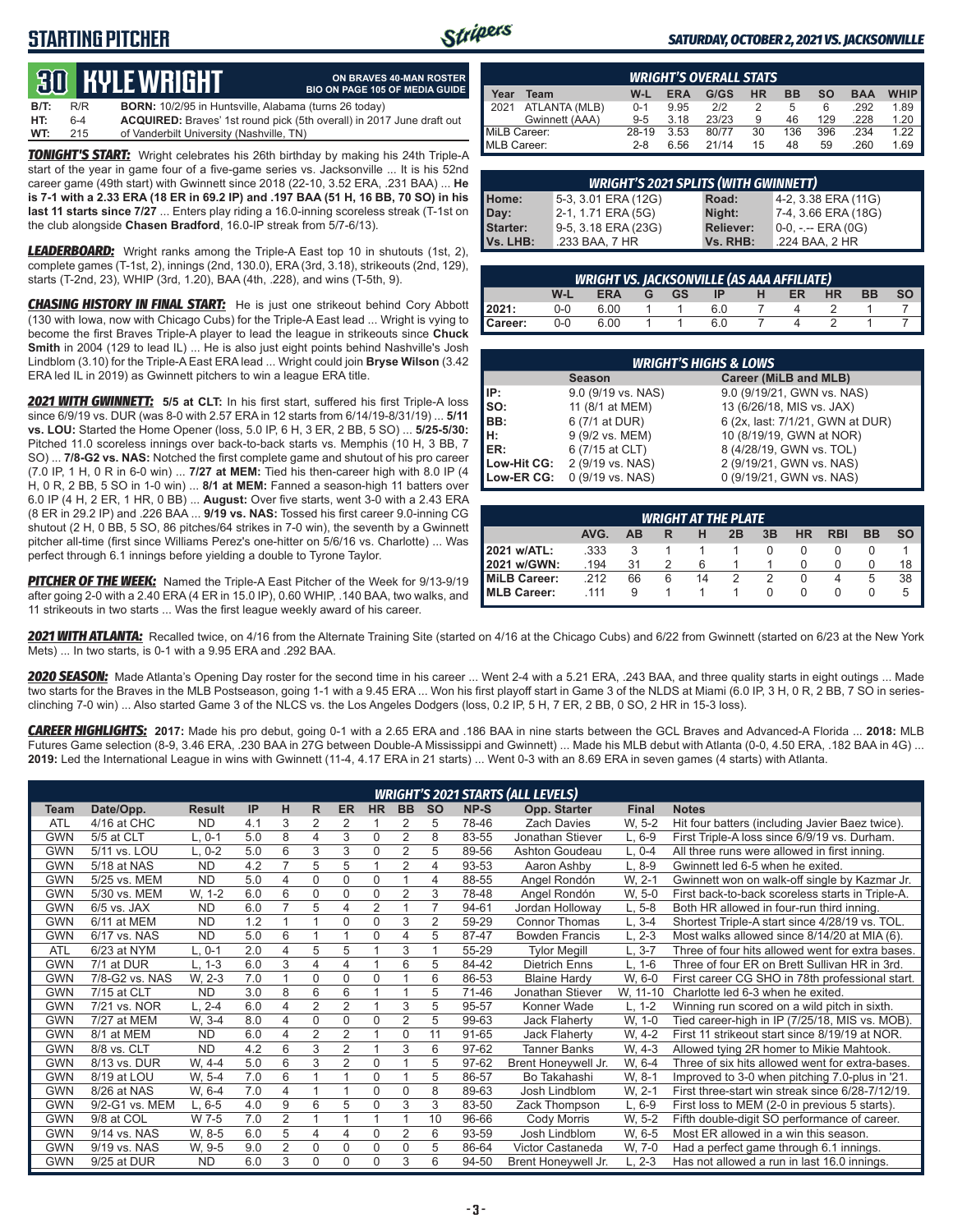### **PITCHING STAFF**



#### *SATURDAY, OCTOBER 2, 2021 VS. JACKSONVILLE*

| <b>Starters:</b><br>Relievers:                                                                                                                                 | W-L<br>$31 - 37$ | <b>ERA</b><br>4.36 | IP<br>561.2 | R<br>296 | ER<br>272 | <b>HR</b><br>70 | <b>BB</b><br>225 | <b>SO</b><br>549 | <b>BAA</b><br>.247 |  |  |  |
|----------------------------------------------------------------------------------------------------------------------------------------------------------------|------------------|--------------------|-------------|----------|-----------|-----------------|------------------|------------------|--------------------|--|--|--|
|                                                                                                                                                                |                  |                    |             |          |           |                 |                  |                  |                    |  |  |  |
|                                                                                                                                                                |                  |                    |             |          |           |                 |                  |                  |                    |  |  |  |
|                                                                                                                                                                | 39-20            | 3.09               | 532.1       | 203      | 183       | 54              | 210              | 622              | .211               |  |  |  |
| l Total:                                                                                                                                                       | 70-57            | 3.74               | 1094.0      | 499      | 455       | 124             | 435              | 1171             | .230               |  |  |  |
| Holds: 55<br><b>Saves/Opp: 30/47 (63.8%)</b><br><b>IR/Scored: 91/28 (30.8%)</b><br><b>Complete Games: 3</b><br><b>Quality Starts: 27</b><br><b>Shutouts: 9</b> |                  |                    |             |          |           |                 |                  |                  |                    |  |  |  |

|            |           |            | <b>PITCHING BY MONTH</b> |     |                |           |           |           |                       |
|------------|-----------|------------|--------------------------|-----|----------------|-----------|-----------|-----------|-----------------------|
|            | W-L       | <b>ERA</b> | ΙP                       | R   | ER             | <b>HR</b> | <b>BB</b> | <b>SO</b> | <b>BAA</b>            |
| May:       | $14 - 10$ | 3.50       | 211.0                    | 90  | 82             | 28        | 65        | 240       | $.222$ I              |
| June:      | $9 - 16$  | 4.55       | 213.2                    | 115 | 108            | 26        | 94        | 223       | $.263$ $\blacksquare$ |
| July:      | $17 - 11$ | 4.50       | 242.0                    | 131 | 121            | 37        | 100       | 261       | $.240$ $\blacksquare$ |
| August:    | $18 - 7$  | 2.99       | 216.2                    | 81  | 72             | 15        | 90        | 223       | .214                  |
| September: | $11 - 13$ | 3.12       | 201.2                    | 80  | 70             | 17        | 83        | 209       | .209                  |
| October:   | 1-0       | 2.00       | 9.0                      | 2   | $\mathfrak{p}$ |           | 3         | 15        | .188                  |

|                     |           |            |                |              |           | <b>STRIPERS STARTING PITCHERS (14 IN 2021)</b> |                            |                                                     |
|---------------------|-----------|------------|----------------|--------------|-----------|------------------------------------------------|----------------------------|-----------------------------------------------------|
| <b>Pitcher</b>      | W-L       | <b>ERA</b> | <b>GS</b>      | QS           |           | <b>Team W-L Run Support</b>                    | <b>Last Gwinnett Start</b> | <b>Final Line</b>                                   |
| Anderson, Ian       | $0 - 0$   | 3.68       | 4              | 0            | $3-1$     | 1.75 RPG (7 Tot.)                              | 8/24 at NAS (ND)           | 5.0 IP, 3 H, 1 R, 1 ER, 2 BB, 9 SO (90p/54s)        |
| Burrows, Thomas     | $0 - 0$   | 0.00       |                | $\Omega$     | $1 - 0$   | $0.00$ RPG $(0$ Tot.)                          | 7/21-G1 vs. NOR (ND)       | 1.0 IP, 0 H, 1 R, 0 ER, 3 BB, 2 SO (32p/13s)        |
| Davidson, Tucker    | $2 - 1$   | 0.90       | 3              | 3            | $2 - 1$   | 5.33 RPG (16 Tot.)                             | 5/23 at NAS (L)            | 6.0 IP, 1 H, 1 R, 1 ER, 1 BB, 9 SO, 1 HR (82p/51s)  |
| De La Cruz. Jasseel | $0 - 3$   | 7.02       | 15             | $\Omega$     | $8 - 7$   | 2.27 RPG (34 Tot.)                             | 8/14 vs. DUR (L)           | 0.0 IP, 3 H, 3 R, 3 ER, 1 BB, 0 SO, 1 WP (19p/10s)  |
| Elder, Bryce        | $2 - 3$   | 2.21       |                | 2            | $4 - 3$   | 1.57 RPG (11 Tot.)                             | $9/29$ vs. JAX (ND)        | 4.0 IP, 2 H, 1 R, 1 ER, 5 BB, 4 SO (76p/35s)        |
| Johnstone, Connor   | $1 - 8$   | 6.23       | 16             | $\Omega$     | $4 - 12$  | 1.56 RPG (25 Tot.)                             | 9/26 at DUR (L)            | 3.0 IP, 2 H, 1 R, 1 ER, 3 BB, 2 SO, 1 HB (54p/28s)  |
| Kingham, Nolan      | $0 - 4$   | 8.89       | 6              | $\Omega$     | $2 - 4$   | 1.33 RPG (8 Tot.)                              | 8/15 vs. DUR (L)           | 5.0 IP, 9 H, 6 R, 6 ER, 2 BB, 3 SO, 1 HR (93p/56s)  |
| Muller, Kyle        | $5 - 4$   | 3.39       | 17             | 6            | $13 - 4$  | 3.52 RPG (60 Tot.)                             | 10/1 vs. JAX (ND)          | 3.0 IP, 4 H, 1 R, 1 ER, 3 BB, 8 SO (71p/43s)        |
| Roark. Tanner       | $0 - 0$   | 0.00       | 3              | $\mathbf{0}$ | $2 - 1$   | 2.67 RPG (8 Tot.)                              | 8/22 at LOU (ND)           | 2.0 IP, 2 H, 0 R, 2 BB, 1 SO, 1 WP (32p/17s)        |
| Rodriguez, Jose     | $6-6$     | 5.40       | 17             |              | $8 - 9$   | 2.47 RPG (42 Tot.)                             | $9/30$ vs. JAX $(L)$       | 5.0 IP, 10 H, 5 R, 4 ER, 1 BB, 2 SO, 2 HR (78p/54s) |
| Toussaint. Touki    | $2 - 1$   | 4.32       | 4              | 2            | $2 - 2$   | 3.50 RPG (14 Tot.)                             | 7/13 at CLT (W)            | 6.0 IP, 3 H, 2 R, 2 ER, 3 BB, 7 SO, 1 HR (89p/54s)  |
| Wilson, Bryse       | $4 - 2$   | 4.47       | 9              | 3            | $6 - 3$   | 3.00 RPG (27 Tot.)                             | 7/7 vs. NAS (ND)           | 5.0 IP, 8 H, 5 R, 5 ER, 2 BB, 2 SO, 2 HR (81p/50s)  |
| Wright, Kyle        | $9 - 5$   | 3.18       | 23             | 10           | $13 - 10$ | 2.83 RPG (65 Tot.)                             | 9/25 at DUR (ND)           | 6.0 IP, 3 H, 0 R, 3 BB, 6 SO (93p/50s)              |
| Ynoa, Huascar       | $0-0$     | 4.32       | $\overline{2}$ | $\Omega$     | $2 - 0$   | 2.50 RPG (5 Tot.)                              | 8/11-G2 vs. DUR (ND)       | 4.2 IP, 4 H, 3 R, 3 ER, 4 BB, 7 SO, 1 WP (83p/51s)  |
| Total:              | $31 - 37$ | 4.36       | 127            | 27           | 70-57     | 2.54 RPG (322 Tot.)                            |                            |                                                     |

|                     |         |            |    |                          |                          |        |              |                    | RELIEF SUMMARY (CURRENT STRIPERS ONLY, GWINNETT STATS ONLY) |                         |
|---------------------|---------|------------|----|--------------------------|--------------------------|--------|--------------|--------------------|-------------------------------------------------------------|-------------------------|
| <b>Pitcher</b>      | W-L     | <b>ERA</b> | G  | GF                       | <b>HLD</b>               | SV/OPP | <b>IR/RS</b> | <b>Last Outing</b> | <b>Last Final Line</b>                                      | <b>Scoreless Streak</b> |
| Biddle, Jesse (L)   | $1 - 1$ | 2.67       | 32 |                          | 8                        | 1/3    | 10/3         | 10/1 vs. JAX       | 2.0 IP, 0 H, 0 R, 0 BB, 4 SO (26p/18s)                      | 1G (2.0 IP)             |
| Bradford, Chasen    | $5-0$   | 3.42       | 36 |                          | 6                        | 0/1    | 4/4          | 10/1 vs. JAX       | Win, 2.0 IP, 1 H, 1 R, 1 ER, 0 BB, 0 SO, 1 HR (14p/9s)      | $-1G$                   |
| Burrows. Thomas (L) | $3 - 1$ | 2.70       | 34 |                          | 4                        | 0/1    | 18/6         | 9/30 vs. JAX       | 2.0 IP, 2 H, 0 R, 1 BB, 2 SO (33p/19s)                      | 5G (7.0 IP)             |
| De La Cruz. Jasseel | $1 - 0$ | 7.11       |    |                          |                          | 0/0    | 0/0          | 9/26 at DUR        | 0.2 IP, 1 H, 3 R, 3 ER, 3 BB, 2 SO, 1 WP (28p/13s)          | $-2G$                   |
| Flaa, Jay           | $1 - 2$ | 5.18       | 30 | 8                        | 2                        | 1/1    | 4/1          | 9/26 at DUR        | 1.1 IP, 1 H, 0 R, 1 BB, 3 SO, 1 WP (21p/13s)                | 4G (6.1 IP)             |
| Hernandez, Daysbel  | $0 - 1$ | 8.31       |    |                          |                          | 0/1    | 3/0          | 9/30 vs. JAX       | 1.0 IP, 2 H, 2 R, 2 ER, 1 BB, 2 SO (16p/9s)                 | -1G                     |
| Johnstone, Connor   | $2 - 0$ | 2.55       | 16 |                          | $\overline{\phantom{a}}$ | 0/0    | 15/5         | 9/18 vs. NAS       | 2.2 IP. 3 H. 1 R. 1 ER. 0 BB. 1 SO (33p/25s)                | $-1G$                   |
| Kelley, Trevor      | $3 - 4$ | .56        | 36 | 12                       |                          | 2/4    | 12/2         | 9/29 vs. JAX       | Win, 1.0 IP, 0 H, 0 R, 0 BB, 0 SO (6p/5s)                   | 1G (1.0 IP              |
| Lopez, Yoan         | $3-2$   | 2.84       | 31 | 12                       | 5                        | 2/4    | 4/2          | 10/1 vs. JAX       | 1.0 IP, 0 H, 0 R, 0 BB, 3 SO (14p/9s)                       | 7G (7.0 IP)             |
| Newcomb, Sean (L)   | $3-0$   | 1.72       | 14 | 12                       | $\overline{\phantom{a}}$ | 3/3    | 1/0          | 8/29 at NAS        | 0.2 IP, 0 H, 0 R, 0 BB, 1 SO (12p/8s)                       | 7G (8.2 IP)             |
| Rodriguez, Jose     | $0 - 0$ | 3.60       |    |                          |                          | 0/0    | 0/0          | 5/26 vs. MEM       | 1.0 IP, 2 H, 1 R, 1 ER, 0 BB, 1 SO, 1 HR (13p/10s)          | $-2G$                   |
| Toussaint, Touki    | $0 - 0$ | 0.00       | 3  | $\overline{\phantom{a}}$ |                          | 0/0    | 0/0          | 10/1 vs. JAX       | Hold, 1.0 IP, 1 H, 0 R, 0 BB, 0 SO (8p/5s)                  | 3G (4.0 IP)             |
| Wilson, Brooks      | $0 - 0$ | .80        | 5. | 5                        |                          | 1/1    | 0/0          | 9/30 vs. JAX       | 1.0 IP, 0 H, 0 R, 0 BB, 3 SO, 1 WP (12p/10s)                | 4G (4.0 IP)             |

## **48 JESSE BIDDLE** *- LHP - 29 YRS - PHILADELPHIA, PA*

- **• 2021 with GWN: 6/23-8/21:** Posted 0.60 ERA (1 ER in 15.0 IP) and .236 BAA (13 H, 9 BB, 29 SO) in 15G ... **9/1 vs. MEM:** Earned first win (1.0 IP, 1 H, 0 R, 0 BB, 2 SO in 3-2 victory) ... **9/3 vs. MEM:** Earned first save (2.0 IP, 3 H, 1 ER, 1 BB, 1 SO in 5-3 win) ... **10/1 vs. JAX:** Matched season high with 4 SO in 2.0 IP.
- **• GWN Career:** 2-1, 2.38 ERA, .223 BAA, 2 SV (2-for-5) in 40G since 2018.
- **• 2021 with ATL:** Had his contract selected on 4/17, pitched in 8G with the Braves (0-0, 8.44 ERA, 10 ER in 10.2 IP) ... DFA'd on 5/17, outrighted to Gwinnett on 5/19.
- **• Spring Training:** 0-0, 3.00 ERA, .257 BAA, 2 SV in 9G with Cincinnati ... Released on 3/26 after re-signing as MiLB FA on 12/11/20. **• 2020:** Opened the year at Cincinnati's Alternate Training Site ... Contract selected
- on 8/25 (0-0, 0.00 ERA, 0 ER in 0.2 IP in 1G) ... Placed on 10-day injured list on 8/29 (left shoulder impingement) and missed the remainder of the year.
- **• Acquired:** MiLB FA (4/2/21) ... Originally Philadelphia's 1st-round pick (27th overall) in 2010 out of Germantown Friends High School (Philadelphia, PA).
- **• MLB Career:** 6-2, 5.07 ERA, .261 BAA, 1 SV in 99G with ATL (2018-19, 2021), SEA (2019), TEX (2019), CIN (2020).

### **28 CHASEN BRADFORD** *- RHP - 32 YRS - LAS VEGAS, NV*

- **• 2021 with GWN: In 9G since 8/20, is 1-0 with 0.68 ERA (1 ER in 13.1 IP) and .255 BAA (13 H, 3 BB, 9 SO)** ... All 5 of his wins (5-0) have been 2.0-IP outings: 5/15 vs. LOU (1 H, 0 R, 2 SO), 6/16 vs. NAS (3 H, 1 ER, 3 SO), 6/24 at NOR (0 H, 0 R, 1 BB, 3 SO), 7/31 at MEM (1 H, 1 ER, 1 SO), and 10/1 vs. JAX (1 H, 1 ER, 1 HR, 0 SO) ... **5/7-6/13:** Posted team-best 16.0-IP scoreless streak over 10G (6 H, 3 BB, 12 SO).
- **• 2020:** Re-signed by Seattle to an MiLB deal on 1/15, but was not included on the Mariners' 60-man player pool ... Did not play.
- **• 2019:** Split time between Seattle (0-0, 4.86 ERA, 1 SV in 12G) and Triple-A Tacoma (0-0, 6.75 ERA, 1 SV in 5G).
- **• Acquired:** MiLB FA (3/15/21) ... Originally the New York Mets' 35th round pick in 2011 out of the University of Central Florida.
- **• MLB Career:** 7-0, 3.89 ERA, .253 BAA, 1 SV in 86G with NYM, SEA (2017-19).

## **49 THOMAS BURROWS** *- LHP - 27 YRS - FLORENCE, AL*

- **• 2021 with GWN: In 5G since 9/9, has 0.00 ERA (0 ER in 7.0 IP) and .167 BAA (4 H, 3 BB, 8 SO)** ... **6/20-8/17:** Went 2-0 with a 0.84 ERA (2 ER in 21.1 IP), 1.17 WHIP, and .139 BAA (10 H, 15 BB, 31 SO) in 16G (1 start) ... **7/21-G2 vs. NOR:** Made the first start of his pro career (ND, 1.0 IP, 0 H, 1 R, 0 ER, 3 BB, 2 SO) ... **8/17 at LOU:** Improved to 3-0 (1.2 IP, 1 H, 0 R, 1 BB, 1 SO) in 4-2 win.
- **• GWN Career:** 4-2, 3.64 ERA, .198 BAA, 6 SV (6-for-8) in 61G (1 start) since 2019.
- **• 2020:** Was an NRI to Spring Training, but not included on 60-man player pool.
- **• 2019:** Went 2-4 with a 4.42 ERA, .221 BAA, and 7 saves (7-for-9) in 43G between Double-A Mississippi and Gwinnett ... Stranded 16 of 17 inherited runners with the Stripers (94.1%) ... Won Atlanta's Bill Lucas Award for community service.
- **• Acquired:** Via trade with Seattle (1/11/17) ... Originally the Mariners' 4th-round pick in 2016 out of the University of Alabama.

### **60 JASSEEL DE LA CRUZ** *- RHP - 24 YRS - HATO MAYOR, D.R.*

- **• Prospecting:** #22 (Braves Top 30).
- **• 2021 with GWN:** Has pitched as a starter (0-3, 7.02 ERA, .284 BAA in 15G) and reliever (1-0, 7.11 ERA, .217 BAA in 5G) during his Triple-A debut ... **5/11-5/19:** Posted an 8.0-IP scoreless streak (2 H, 0 BB, 9 SO) over 3G (2 starts) ... **6/1 vs. JAX:** Had his best start of the year in a no-decision (5.0 IP, 3 H, 1 R, 1 ER, 3 BB, 6 SO) ... **7/10 vs. NAS:** Earned his first career Triple-A win in relief (3.0 IP, 0 H, 0 R, 3 BB, 3 SO in 8-4 victory) ... **8/16-9/15:** Was on the Injured List.
- **• 2021 with ATL:** Recalled on 5/8, but did not make his MLB debut before being optioned back to Gwinnett on 5/10.
- **• Spring Training:** 0-0, 27.00 ERA, .500 BAA, 1 SV in 3G with Atlanta.
- **• 2020:** Was on Atlanta's 60-man player pool, spent most of the year at the Alternate Training Site at Coolray Field ... Recalled by the Braves for the first time in his career on 9/15, but did not make his MLB debut (optioned on 9/16).
- **• 2019:** Went 7-9 with a 3.25 ERA and .212 BAA in 25 games (24 starts) across three levels (ROM, FLA, MIS) ... Named the Florida State League Pitcher of the Week on 5/19 after tossing the first no-hitter in Advanced-A Florida FireFrogs history on 5/18 vs. Jupiter (9.0 IP, 2 BB, 4 SO, 89 pitches in 12-0 win).
- **• Acquired:** NDFA (6/1/15) out of Hato Mayor, Dominican Republic.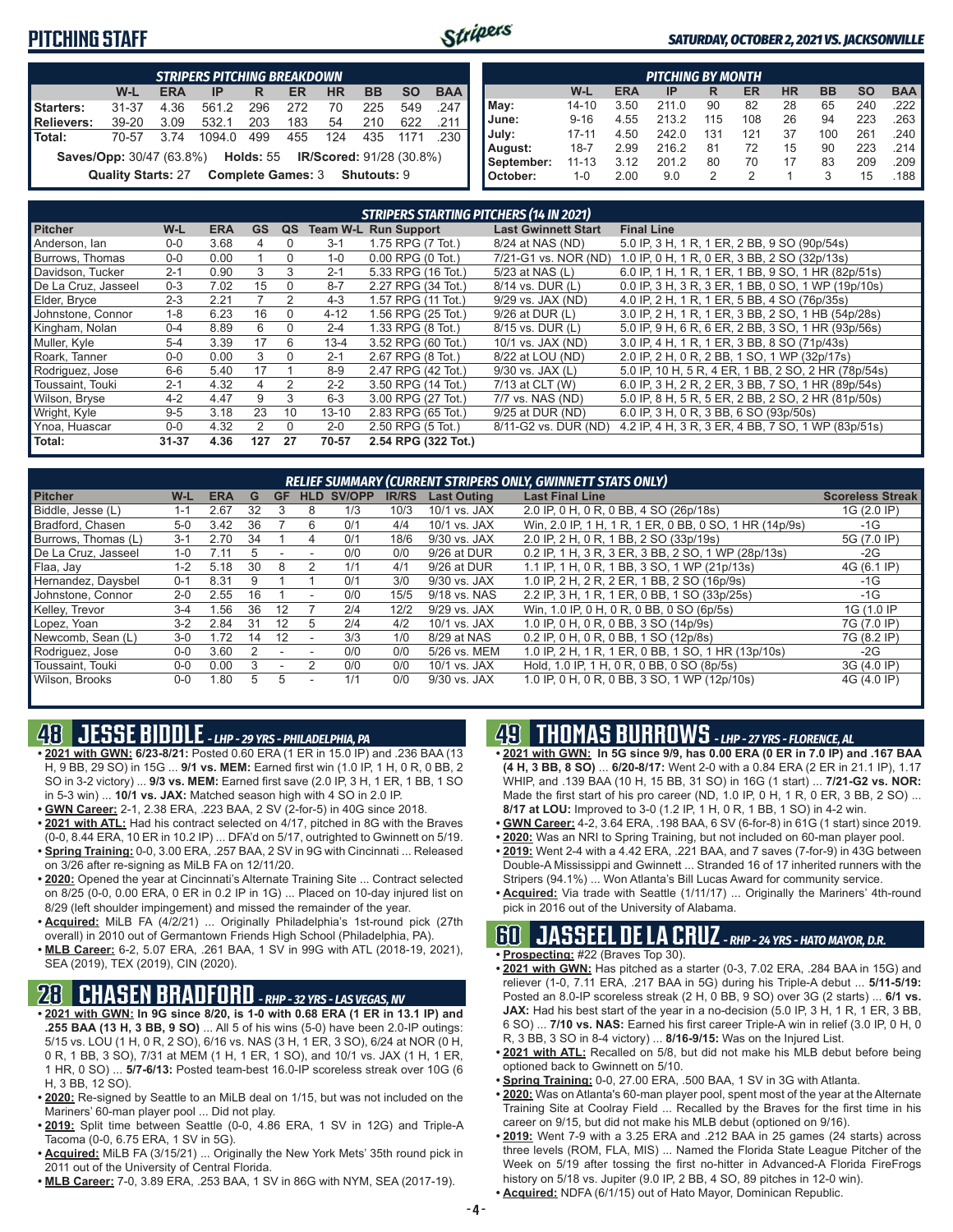## **45 JAY FLAA** *- RHP - 29 YRS - BISMARCK, ND*

- **• 2021 with GWN: 5/13-6/24:** Did not allow an ER over his first 10G (1 R in 11.0 IP, 7 H, 9 BB, 15 SO, .171 BAA) ... **7/18 at CLT:** Earned his first save with GWN, tossing 1.0 IP (1 H, 1 ER, 0 BB, 2 SO) in a come-from-behind 13-12 victory ... **8/3 vs. CLT:** Earned first win with GWN (1.0 IP, 1 H, 0 R, 1 BB, 1 SO in 4-2 win).
- **• 2021 with ATL:** From 5/23-5/30, went 0-0 with a 27.00 ERA (4 ER in 1.1 IP) in 1G ... Outrighted to Gwinnett on 7/13.
- **• 2021 with BAL:** Selected by Baltimore on 4/26 and made his MLB debut on 4/27 vs. the NY Yankees (1.1 IP, 2 BB, 1 SO, struck out Aaron Judge) ... Optioned on 4/28, appeared in 1G with Triple-A Norfolk (0-0, 16.20) ... DFA'd on 5/8.
- **• Spring Training:** 0-0, 3.38 ERA, .200 BAA, 0 SV in 3G with Baltimore.
- **• 2020:** Was not on Baltimore's 60-man player pool, did not play.
- **• 2019:** Went 2-5 with a 4.69 ERA, .256 BAA, and 5 SV in 40G (3 starts) between Double-A Bowie and Norfolk (2-3, 5.24 ERA, 4 SV in 29G during Triple-A debut).
- **• Acquired:** Claimed off waivers from Baltimore (5/11/21) ... Originally the Orioles' 6th-round pick in 2015 out of North Dakota State University (Fargo, ND).
- **• MLB Career:** 0-0, 13.50 ERA, .300 BAA in 2G with Baltimore, Atlanta (2021).

## **36 DAYSBEL HERNANDEZ** *- RHP - 25 YRS - SANDINO, CUBA*

- **• MLB.com Prospect Ranks:** #27 (Braves Top 30).
- **• 2021 with GWN:** Was part of Gwinnett's Opening Night roster and made his Triple-A debut, going 0-1 with a 9.64 ERA and .235 BAA in 5G from 5/5-5/21 ... Transferred to Double-A Mississippi on 5/25 ... Rejoined Gwinnett on 9/14.
- **• 2021 with MIS:** Went 3-1 with a 2.76 ERA, .200 BAA, and 3 SV (3-for-5) in 26G from 5/25-9/12 ... Over his final 16G from 7/1-9/12, posted a 1.33 ERA (3 ER in 20.1 IP) and .164 BAA ... **7/10 vs. PNS:** Tossed final 2.0 IP of combined no-hitter (Bryce Elder threw 7.0 hitless IP) in 6-0 victory.
- **• Spring Training:** 0-0, 9.00 ERA, .353 BAA, 0 SV in 6G with Atlanta.
- **• 2020:** Was not on the Braves' 60-man player pool ... Participated in Atlanta's Instructional League at Coolray Field in October.
- **• 2019:** Spent entire season with Advanced-A Florida, going 5-2 with a 1.71 ERA, .184 BAA, and 7 SV (7-for-10) in 35G ... Named MiLB.com Braves Org. All-Star.
- **• Acquired:** NDFA (9/13/17) out of Sandino, Cuba.

## **43 TREVOR KELLEY** *- RHP - 27 YRS - PROVIDENCE, RI*

- **• 2021 with GWN: Is 3-2 with 0.76 ERA (4 R, 2 ER in 23.2 IP), 2 SV, .132 BAA (10 H, 12 BB, 30 SO) over 22G since 7/11** ... **5/12-6/27:** Allowed runs in just 2 of 13G for a 1.72 ERA (3 ER in 15.2 IP, 13 H, 6 BB, 15 SO, .241 BAA) ... **9/4 vs. MEM:** Earned first save (2.0 IP, 0 H, 0 R, 0 BB, 3 SO in 5-2 win).
- **• Spring Training:** Did not pitch in Chicago Cubs' MLB camp ... Released on 4/23.
- **• 2020:** Pitched in 4G with Philadelphia, going 0-0 with a 10.80 ERA ... Outrighted on 8/14 and spent the rest of the season at the Phillies Alternate Site.
- **• 2019:** In 52G with Triple-A Pawtucket, went 5-5 with a 1.79 ERA, .216 BAA, and 12 SV ... Was an International League Midseason and Postseason All-Star and a *BA* Triple-A All-Star ... Led IL in appearances and was T-1st in saves ... Made MLB debut on 7/2 at Toronto and logged 10G with Boston (0-3, 8.64 ERA).
- **• Acquired:** MiLB FA (4/28/21) ... Originally Boston's 36th-round pick in 2015 out of the University of North Carolina at Chapel Hill.
- **• MLB Career:** 0-3, 9.26 ERA, .347 BAA, 0 SV in 14G with BOS (2019), PHI (2020).

# **55 YOAN LOPEZ** *- RHP - 28 YRS - NUEVA GERONA, CUBA*

- **• 2021 with GWN: Is 1-0 with 1.42 ERA (4 R, 3 ER in 19.0 IP), 2 SV, and .152 BAA (10 H, 4 BB, 23 SO) in 18G since 7/18** ... **7/18-8/21:** Went 1-0 with 0.82 ERA (1 ER in 11.0 IP) and .162 BAA (6 H, 4 BB, 13 SO) in 10G ... **8/11-G2 vs. DUR:** Tallied his first save with the Stripers (1.0 IP, H, 0 R, 3 BB, 2 SO), leaving bases loaded in 5-3 win.
- **• 2021 with ARI:** Began the season on Arizona's Opening Day roster ... In 2 stints, went 0-0 with a 6.57 ERA (9 ER in 12.1 IP) and 0 SV (0-for-3) in 13G ... DFA'd on 5/20, traded to Atlanta on 5/22 and optioned to Gwinnett.
- **• Spring Training:** 1-0, 4.91 ERA, .214 BAA, 0 SV in 8G with Arizona.
- **• 2020:** In 20G with Arizona, went 0-1 with a 5.95 ERA, .269 BAA, and 2 holds.
- **• 2019:** Set MLB career highs in G (70) and holds (21), going 2-7 with a 3.41 ERA, .232 BAA, and 1 SV (1-for-4) with the D-backs.
- **• Acquired:** Via trade with Arizona in exchange for CF Deivi Estrada (5/22/21) ... Originally signed by the D-backs as a NDFA out of Cuba (1/16/15).
- **• MLB Career:** 2-8, 4.25 ERA, .252 BAA, 1 SV in 113G with Arizona (2018-21).

### **24 SEAN NEWCOMB** *- LHP - 28 YRS - BROCKTON, MA*

- **• 2021 with GWN: Is 3-0 with 0.00 ERA (0 ER in 8.2 IP), 2 saves (2-for-2), and .103 BAA (3 H, 2 BB, 12 SO) in 7G since 8/6** ... Overall, is 3-for-3 in saves (0.00 ERA, 0 ER in 3.0 IP, 1 H, 0 BB, 5 SO in those outings) ... **5/6-7/3:** Struck out 8 over 3.0 scoreless IP (1 H, 1 BB) in 3G ... **7/16 at CLT:** Struck out the side in 9th for his first career save with GWN (1.0 IP, 0 H, 0 R, 1 HB) ... **8/6 vs. CLT:** Struck out 4 over 2.0 IP (2 H, 0 R) in 10th and 11th for the win in 4-3 victory ... **8/12 vs. DUR:** Finished off 6-hit shutout with 2nd save (1.0 IP, 1 H, 0 R) ... **8/25 at NAS:** Earned 2nd win in extra innings this year, pitching scoreless 9th and 10th (2.0 IP, 0 H, 0 R, 1 SO) in 5-4 win.
- **• 2021 with ATL:** In 32G in relief, is 2-0 with 4.73 ERA, .235 BAA, and 1 SV (1-for-2) . Has been optioned to Gwinnett 4 times (5/5, 6/30, 7/31, 10/1).
- **• GWN Career:** 8-4, 2.59 ERA, .199 BAA, 3 SV (3-for-3) in 29G (14GS) since 2017. **• 2020:** Made just 4 starts with the Braves (0-2, 11.20 ERA) ... Spent most of the
- year at the Alternate Training Site at Coolray Field. **• Acquired:** Via trade with the Los Angeles Angels in exchange for SS Andrelton Simmons (11/12/15) ... Originally the Angels' 1st-round pick (15th overall) in 2014 out of the University of Hartford (West Hartford, CT).
- **• MLB Career:** 24-23, 4.21 ERA, .242 BAA, 2 SV in 141G (57GS) with Atlanta (2017-21) ... In 6G during the 2018-19 Postseasons, went 1-0 with a 1.08 ERA.

### **62 TOUKI TOUSSAINT** *- RHP - 25 YRS - PEMBROKE PINES, FL*

- **• 2021 with GWN:** In 2 stints (6/26-7/13, 9/26-current), is 2-1 with 3.48 ERA (8 ER in 20.2 IP) and .174 BAA in 7G (4 starts)... First stint was MLB rehab (2-1, 4.32 ERA, .175 BAA in 4 starts) while on Braves 60-day IL (right shoulder strain).
- **• 2021 with ATL:** Activated on 7/16, went 3-3 with 4.50 ERA and .234 BAA in 11G (10 starts) ... In 5G in August, was 2-0 with 2.74 ERA and .207 BAA ... Placed on Bereavement List on 9/22, activated and optioned to Gwinnett on 9/26.
- **• 2020 with ATL:** Recalled from Alternate Training Site on 7/23, 9/14, and 9/28 ... Went 0-2 with an 8.88 ERA and .276 BAA in 7G (5 starts).
- **• GWN Career:** 8-7, 3.98 ERA, .237 BAA in 25G (22 starts) since 2018.
- **• Acquired:** Via trade with Arizona in exchange for INF Phil Gosselin (6/20/15) ... Originally D-backs' 1st-round pick in 2014 (Coral Springs Christian Academy, FL).
- **• MLB Career:** 9-6, 5.46 ERA, .243 BAA, 0 SV (0-for-1) in 49G (21 starts) with Atlanta (2018-21) ... Made MLB Postseason debut in 2018, logging 2 relief outings in NLDS vs. LA Dodgers (1-0, 0.00 ERA, 0 ER in 3.0 IP, .111 BAA).

## **56 BROOKS WILSON** *- RHP - 25 YRS - LAKELAND, FL*

- **• 2021 with GWN: In 4G since 9/18, has 0.00 ERA (0 ER in 4.0 IP) and .071 BAA (1 H, 1 BB, 8 SO)** ... **9/14 vs. NAS:** Made his Triple-A debut, earning the save (1.0 IP, 1 H, 1 ER, 1 BB, 1 SO, induced game-ending 5-4-3 DP in 6-5 victory).
- **• 2021 with MIS:** In 33G with the M-Braves, went 3-1 with a 2.45 ERA, .201 BAA, and 5 SV (5-for-9) ... Went at least 2.0 IP in 8 outings ... **5/7-5/23:** Did not allow a run over his first 5G (8.2 IP) at the Double-A level ... **5/7-6/29:** Went 2-1 with a 1.61 ERA, .158 BAA, and 1 SV (1-for-3) in 14G ... **9/3-9/12:** Posted a 1.80 ERA (1 ER in 5.0 IP), .167 BAA, and 2 SV (2-for-2) over his final 5G.
- **• 2020:** Was not on the Braves' 60-man player pool, did not play.
- **• 2019:** Spent the entire year with Advanced-A Florida, going 4-3 with a 2.47 ERA, 1.20 WHIP, and .240 BAA in 24G (11 starts) ... Went 3-3 with a 2.60 ERA in his 11 starts, including his first career CG on 8/29 at Charlotte (loss, 6.0 IP, 8 H, 4 R, 3 ER, 0 BB, 5 SO) ... In 13 relief outings, was 1-0 with a 2.16 ERA.
- **• Acquired:** Braves 7th-round pick in 2018 out of Stetson University (DeLand, FL).

|                | <b>PITCHER AWARDS &amp; HONORS</b>   |                           |                |           | SCORELESS INNINGS STREAKS (15-PLUS INNINGS) |                  |
|----------------|--------------------------------------|---------------------------|----------------|-----------|---------------------------------------------|------------------|
| <b>Pitcher</b> | <b>Award/Date</b>                    | <b>Stats</b>              | <b>Pitcher</b> | Length    | <b>Dates</b>                                | <b>Stats</b>     |
| Wilson, B.     | AAA East Pitcher of Week (6/28-7/4)  | 0-0, 7.0 IP, 0 ER, 7 SO   | Bradford, C.   | $16.0$ IP | 5/7-6/13 (10G)                              | 6 H, 3 BB, 12 SO |
| Wright, K.     | AAA East Pitcher of week (9/13-9/19) | 2-0, 15.0 IP, 4 ER, 11 SO | Wright, K.     | 16.0 IP   | 9/14-Current (3G)                           | 5 H, 3 BB, 11 SO |
| Elder          | 2021 Braves MiLB Pitcher of the Year |                           |                |           |                                             |                  |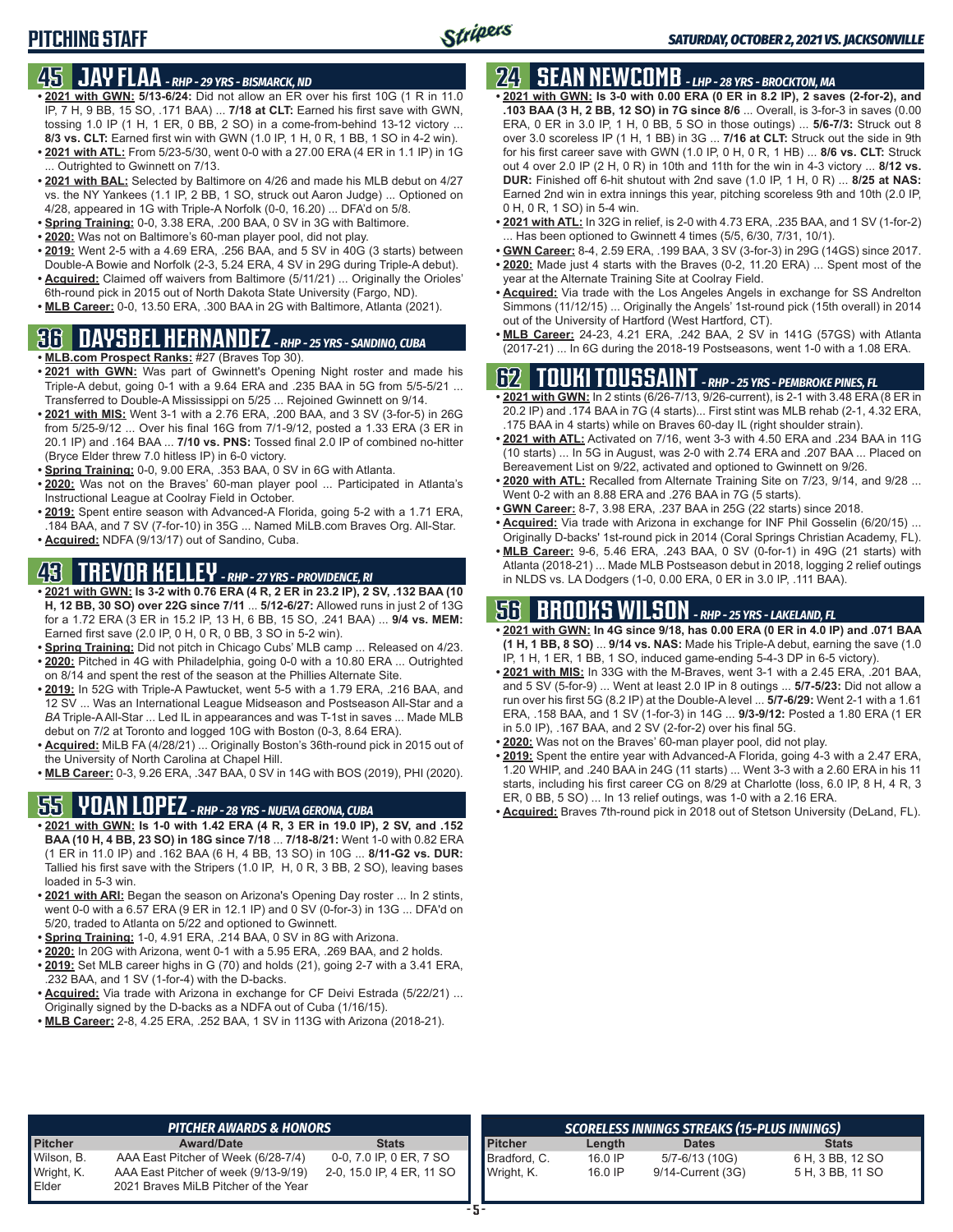## **17 JOHAN CAMARGO** *- INF - 27 YRS - PANAMA CITY, PANAMA*

*SEASON WITH GWN:*.325, 19 HR, 67 RBI, 0 SB, .956 OPS *HIT STREAK:* 10G (18-38)

*10/1 vs. JAX:* 1-3, HR, R, RBI *FINAL STRETCH:* .500 (6-12), 2B, 2 HR, 3 RBI

**BATTERS**

- **• Leaderboard:** Entering 10/2, ranks among Triple-A East top 10 in batting (2nd, .325), OBP (3rd, .400), OPS (3rd, .956), hits (4th, 123), total bases (4th, 211), SLG (5th, .557), runs (T-5th, 69), RBI (8th, 67), XBH (8th, 46), triples (T-9th, 4).
- **• 2021 with GWN: Since 9/1, batting .411 (30-for-73, 6 2B, 1 3B, 6 HR, 11 R, 19 RBI, 1.249 OPS) in 20G** ... **5/8 at CLT:** Notched first career multi-HR game (2-for-4, 2 HR, 2 RBI) ... **6/5 vs. JAX:** Started 5-4-3 triple play, GWN's first since 5/28/19 at TOL ... **7/18 at CLT:** Hit a 2-out, 2-run HR (#8) in 9th for a 12-11 lead (GWN had trailed 11-3) ... **7/22-8/14:** Posted team-best 20G on-base streak (.347, 26-for-75, 4 2B, 2 3B, 2 HR, 14 R, 14 RBI, 6 BB, .924 OPS) ... **9/4 vs. MEM:** Matched season high with 4 RBI (2-for-3, HR #15) in 5-2 victory ... **9/4-9/9:** Posted 5-straight multihit games (.579, 11-for-19, 2 2B, 1 HR, 1 R, 5 RBI, 1.442 OPS) ... **9/19 vs. NAS:** Matched season high with 4 RBI (2-for-5, 2B, HR #17) in 7-0 win.
- **• Gwinnett Career:** Has hits in 119 of 157G (75.7%) since 2017, batting .332 (199 for-599, 40 2B, 5 3B, 28 HR, 102 R, 109 RBI, 1 SB, .954 OPS).
- **• 2021 with ATL:** In 7 stints with the Braves, batting .000 (0-for-16, 1 R) in 15G.
- **• 2020:** Made Braves' Opening Day roster and batted .200 (8 2B, 4 HR, 16 R, 9 RBI) in 35G ... Played in 4G during NLCS (.250, 2-for-8, 1 2B, 1 RBI).
- **• Acquired:** NDFA (7/2/10) out of Panama City, Panama.
- **• MLB Career:** .257, 68 2B, 4 3B, 34 HR, 144 RBI, 2 SB in 364G with Atlanta (2017- 21) ... Played in 2018 and 2020 Postseasons (.087, 1 2B, 1 RBI in 8G).

### **9 RYAN CASTEEL** *- 1B/C - 30 YRS - CHATTANOOGA, TN*

*SEASON WITH GWN:*.224, 8 HR, 28 RBI, 0 SB, .721 OPS *HIT STREAK:* -7G (0-18) *10/1 vs. JAX:*PH, 0-0, SF, RBI *FINAL STRETCH:* .000 (0-18), RBI

- **• 2021 with GWN: 5/15-5/18:** Had 6 RBI in 3G span, including 5/15 vs. LOU (1-for-2, GW 3-run 2B, 3 RBI) and 5/16 vs. LOU (1-for-3, HR, 2 RBI) ... **6/3 vs. JAX:** Hit pinch-hit 2-run HR (#2) ... **6/24 at NOR:** Crushed game-winning grand slam (#3) in 6-2 victory (1-for-4, 4 RBI), his 2nd career slam (first since 7/20/13 with Adv-A Modesto) ... **8/8-G2 vs. CLT:** Homered for the first time since 6/24 (#4), decisive 2-run shot in 8-2 victory ... **9/9 at COL:** Blasted solo HR (#6) for lone run in 1-0 win ... **9/1-9/19:** Hit .333 (7-for-21, 3 HR, 3 R, 6 RBI, 1.153 OPS) in 7G.
- **• 2020:** Was not on the Braves' 60-man player pool ... Did not play.
- **• 2019:** Played 118G with Double-A Mississippi, batting .263 (21 2B, 2 3B, 21 HR, 73 RBI, .811 OPS) ... Ranked 2nd in the Southern League in homers and RBI, 3rd in slugging (.477) ... Was his 2nd career 20-homer season (hit 22 in 2013).
- **• Acquired:** MiLB FA (3/14/21) ... Originally Colorado's 17th-round pick in 2010 out of Cleveland State Community College (Cleveland, TN).

### **12 TRAVIS DEMERITTE** *- OF - 27 YRS - NEW YORK, NY*

*SEASON WITH GWN:*.286, 21 HR, 57 RBI, 7 SB, .952 OPS *HIT STREAK:* 1G (3-4) *10/1 vs. JAX:*3-4, 2 2B, R *FINAL STRETCH:* .200 (5-25), 2 2B, HR, 3 RBI

- **• Leaderboard:** Entering 10/2, ranks T-6th in Triple-A East in homers (21).
- **• 2021 with GWN: 5/4 at CLT:** Tallied 5 RBI (3-for-6, HR) to set GWN Opening Night record ... **6/2-7/21:** Posted 10G hitting streak (.372, 16-for-43, 2 2B, 3 HR, 10 R, 8 RBI, 1.041 OPS) ... **6/10-7/10:** Was on the Injured List ... **7/17-7/25:** Hit 3 grand slams in 7G span, raising his career total to 6 (4 with GWN) ... **7/27 at MEM:** Homered for 3rd straight game, GW solo blast (#12) in 1-0 win ... **8/21 at LOU:** Matched a season high with 4 hits (4-for-4, 3-run HR, 2 R, 4 RBI) ... **9/12 at COL:** Hit 20th HR of the year (1-for-5, 3 RBI), becoming 3rd player in GWN history with two 20-HR seasons (Ernesto Mejia in 2012-13, Stefan Gartrell in 2011-12).
- **• Gwinnett Career:** Has reached base in 151 of 176G (85.8%) since 2019, batting .286 (172-for-601, 43 2B, 2 3B, 41 HR, 119 R, 130 RBI, 11 SB, .948 OPS).
- **• 2020:** Hit .172 with 1 2B, 4 RBI in 18G with Detroit ... DFA'd on 2/5/21.
- **• 2019:** Made his Triple-A debut with Gwinnett and was an IL All-Star (.286, 20 HR, 73 RBI, .944 OPS in 96G) ... Traded to Detroit on 7/31, made his MLB debut (.225, 3 HR, 10 RBI in 48G).
- **• Acquired:** Off Waivers from Detroit (2/12/21) ... Originally Texas' 1st-round pick (30th overall) in 2013 out of Winder-Barrow High School (Winder, GA).
- **• MLB Career:** .217, 8 2B, 2 3B, 3 HR, 14 RBI, 3 SB with Detroit (2019-20).

# **18 PHILLIP ERVIN** *- OF - 29 YRS - MOBILE, AL*

*SEASON WITH GWN:*.192, 8 HR, 27 RBI, 11 SB, .635 OPS *HIT STREAK:* -2G (0-2)

- *10/1 vs. JAX:*PH, 0-0, BB *FINAL STRETCH:* .091 (1-11), HR, RBI **• 2021 with GWN: 6/2 vs. JAX:** Hit decisive 3-run HR (#1) and tallied season-high 4 RBI (1-for-4, R) ... **6/13 at MEM:** Belted game-tying 2-run HR (#2) with 2 outs in the 9th of an eventual 7-6 loss (1-for-3, 1 R, 2 RBI) ... **7/7 vs. NAS:** Clubbed
- game-tying 2-run pinch-hit HR (#5, 1-for-1, 2 RBI) ... **8/1 at MEM:** Lined GWRBI single with 2 outs in 9th inning in 4-2 win (1-for-2, RBI) ... **9/3 vs. MEM:** Launched 2nd pinch-hit homer of the year (solo, 1-for-1, 1 RBI).
- **• 2020:** Between Cincinnati and Seattle, hit .149 with 3 2B, 4 RBI, 1 SB in 37G ... DFA'd by the Reds (8/28), Mariners (12/16), and Chicago Cubs (2/20/21).
- **• Acquired:** Off waivers from the Chicago Cubs (2/22/21) ... Originally Cincinnati's 1st-round pick (27th overall) in 2013 out of Samford University (Homewood, AL).
- **• MLB Career:** .247, 26 2B, 8 3B, 17 HR, 68 RBI, 15 SB in 237G with CIN, SEA (2017-20) ... Tallied 7 of his 8 career triples in 2019 (ranked 7th in NL).

# **7 MAIKEL FRANCO** *- INF - 29 YRS - AZUA, D.R.*

*SEASON WITH GWN:*.185, 0 HR, 0 RBI, 0 SB, .476 OPS *HIT STREAK:* -1G (0-3) *10/1 vs. JAX:*0-3, 2 R, BB *FINAL STRETCH:* .267 (4-15)

- **• 2021 with GWN:** Joined on 9/8, is making his Atlanta organization debut. **• 2021 with BAL:** Signed a MLB deal on 3/16 ... Hit .210 (22 2B, 11 HR, 31 R, 47 RBI, .608 OPS) in 104G ... Hit season-best .269 (6 2B, 4 HR, 12 R, 17 RBI, .768 OPS) in 26G in June ... Released on 8/25.
- **• 2020 with KC:** Signed a MLB deal with Kansas City on 12/27/19 ... In lone season with the Royals, hit .278 (16 2B, 8 HR, 23 R, 38 RBI, 1 SB, .778 OPS) in 60G.
- **• Acquired:** MiLB FA (8/31/21) ... Originally a NDFA with Philadelphia (1/13/10).
- **• Triple-A History:** With Lehigh Valley (2014-15, 2019), hit .272 (47 2B, 6 3B, 22 HR, 84 R, 108 RBI, 5 SB, .765 OPS) in 178G.
- **• MLB Career:** .246, 148 2B, 4 3B, 121 HR, 428 RBI, 4 SB in 820G with PHI (2014- 19), KC (2020), BAL (2021) ... In 6 years with Phillies, hit .249 with 102 HR, 343 RBI (had 20-plus HR in 3-straight years from 2016-18).

# **8 RYAN GOINS** *- INF - 33 YRS - TEMPLE, TX*

*SEASON WITH GWN:*.236, 6 HR, 35 RBI, 3 SB, .642 OPS *HIT STREAK:* -1G (0-3) *10/1 vs. JAX:*0-3, SF, R, RBI *FINAL STRETCH:* .296 (8-27), RBI, SB

- **• 2021 with GWN: 5/4 at CLT:** Hit Gwinnett's first HR of the season (solo, 2-for-5, RBI) ... **5/12 vs. LOU:** Set season highs for hits (3-for-4) and RBI (3) ... **6/18-6/29:** Posted season-best 8G hitting streak (.400, 10-for-25, 1 2B, 3 R, 6 RBI) ... **7/4 at DUR:** Homered for the first time since Opening Night (2-run, #2, 1-for-4, 2 RBI) ... **8/13 vs. DUR:** Clubbed 2-run HR (#4) in 8th inning for decisive runs in 6-4 victory (2-for-4, 2 R, 2 RBI) ... **8/6-8/17:** In his first 8G since returning from the Olympics, hit .304 (7-for-23, 3 HR, 5 R, 6 RBI, .987 OPS).
- **• Tokyo Olympics:** Was on GWN's Temporary Inactive List while playing for Mexico in this year's Olympics ... Hit .250 (1-for-4, R, RBI) in 2G (MEX went 0-3).
- **• Triple-A Career:** Has played for BUF (2013-16), LHV (2018), CLT (2019), and GWN (2021) ... Was teammates with MGR Matt Tuiasosopo in 2014 with BUF.
- **• 2020:** Played in 14G with the Chicago White Sox, batting .000 (0-for-9, 4 R) ... Spent most of the year at the Alternate Training Site in Schaumburg, IL.
- **• Acquired:** MiLB FA (2/25/21) ... Originally Toronto's 4th-round pick in 2009 out of Dallas Baptist University (Dallas, TX).
- **• MLB Career:** .228, 71 2B, 12 3B, 22 HR, 158 RBI in 555G with TOR, KC, CWS (2013-20) ... Played for TOR in 2015-16 Postseasons (.146, 1 HR, 5 RBI in 14G).

### **5 TERRANCE GORE** *- OF - 30 YRS - MACON, GA*

*SEASON WITH GWN:*.232, 0 HR, 1 RBI, 18 SB, .680 OPS *HIT STREAK:* 2G (3-7) *10/1 vs. JAX:*1-4 *FINAL STRETCH:* .231 (3-13), SB

- **• 2021 with GWN:** Is 18-for-22 (81.8%) in stolen base attempts, including a pair of 2-steal games (5/18 at NAS, 6/18 vs. NAS) ... **6/9-G2 at MEM:** Stole 3rd and scored winning run in 8th inning of 3-1 victory ... **7/10 vs. NAS:** Notched seasonhigh 3 hits (3-for-3, 2B, R).
- **• 2020:** Logged 2G in his lone season with the Los Angeles Dodgers (0 PA).
- **• Acquired:** MiLB FA (2/18/21) ... Originally Kansas City's 20th-round pick in 2011 out of Gulf Coast Community College (Panama City, FL).
- **• MLB Career:** .224, 2 2B, 1 3B, 0 HR, 1 RBI, 40 SB in 102G with KC, CHC, LAD (2014-20) ... Played in the Postseason with KC (2014-15) and CHC (2018), going 0-for-2 with 3 R, 5 SB ... Won World Series with the Royals in 2015.

# **4 SEAN KAZMAR JR.** *- INF - 37 YRS - VALDOSTA, GA*

| <b>SEASON WITH GWN: .218, 9 HR, 26 RBI, 3 SB, .630 OPS</b> |  |  | <b>HIT STREAK:</b> $1G(1-3)$     |  |
|------------------------------------------------------------|--|--|----------------------------------|--|
| 10/1 vs. $JAX:$ DNP                                        |  |  | <b>FINAL STRETCH: .333 (1-3)</b> |  |
| - -                                                        |  |  |                                  |  |

- **• Gwinnett Career:** Batting .263 (675-for-2562, 136 2B, 12 3B, 46 HR, 308 R, 296 RBI, 26 SB) in 749G over 8 seasons ... Leads in career G, AB, H, TB (973), 2B, R, RBI ... Ranks 2nd in career 3B (12) ... Ranks 3rd in career HR (46).
- **• Braves Records:** Owns Atlanta Braves Triple-A records for career hits (passed Larry Whisenton's 657 on 7/31 at MEM) and at-bats (passed Chico Ruiz's 2,510 on 8/22 at LOU) ... Is 2nd in doubles (136), 3rd in games (749), 4th in RBI (296).
- **• 2021 with GWN: 5/25 vs. MEM:** Lined a walk-off single in the 9th for a 2-1 win, his first career walk-off RBI with GWN ... **7/8-G1 vs. NAS:** Passed Joey Terdoslavich for 3rd on GWN career HR list (#42, 1-for-3, 2 RBI) ... **7/22 vs. NOR:** Passed Damon Hollins for 2nd on ATL Triple-A hits list (#649, 2-for-3, HR, 2 RBI) ... **7/28 at MEM:** Notched his 999th and 1,000th career Triple-A hits (2-for-5, R) ... **9/1 vs. MEM:** Hit game-winning 2-run HR (#9) in 7th for 3-2 victory (2-for-3, 2 RBI).
- **• 2021 with ATL:** Contract selected on 4/17, has spent 2 stints with Atlanta (4/17- 4/23, 5/4-5/7), going 0-for-2 ... Pinch hit on 4/17 at the Chicago Cubs, marking his first MLB appearance in 4,589 days since 9/23/08 with San Diego ... The last player with a bigger gap between MLB appearances was Ralph Winegarner (13 years, 14 days between 6/23/36 with CLE and 7/7/49 with STL).
- **• Acquired:** MiLB FA (12/7/20) ... Originally San Diego's 5th-round pick in 2004 out of the College of Southern Nevada.
- **• MLB Career:** .195, 1 2B, 0 3B, 0 HR, 2 RBI in 22G with SD (2008), ATL (2021).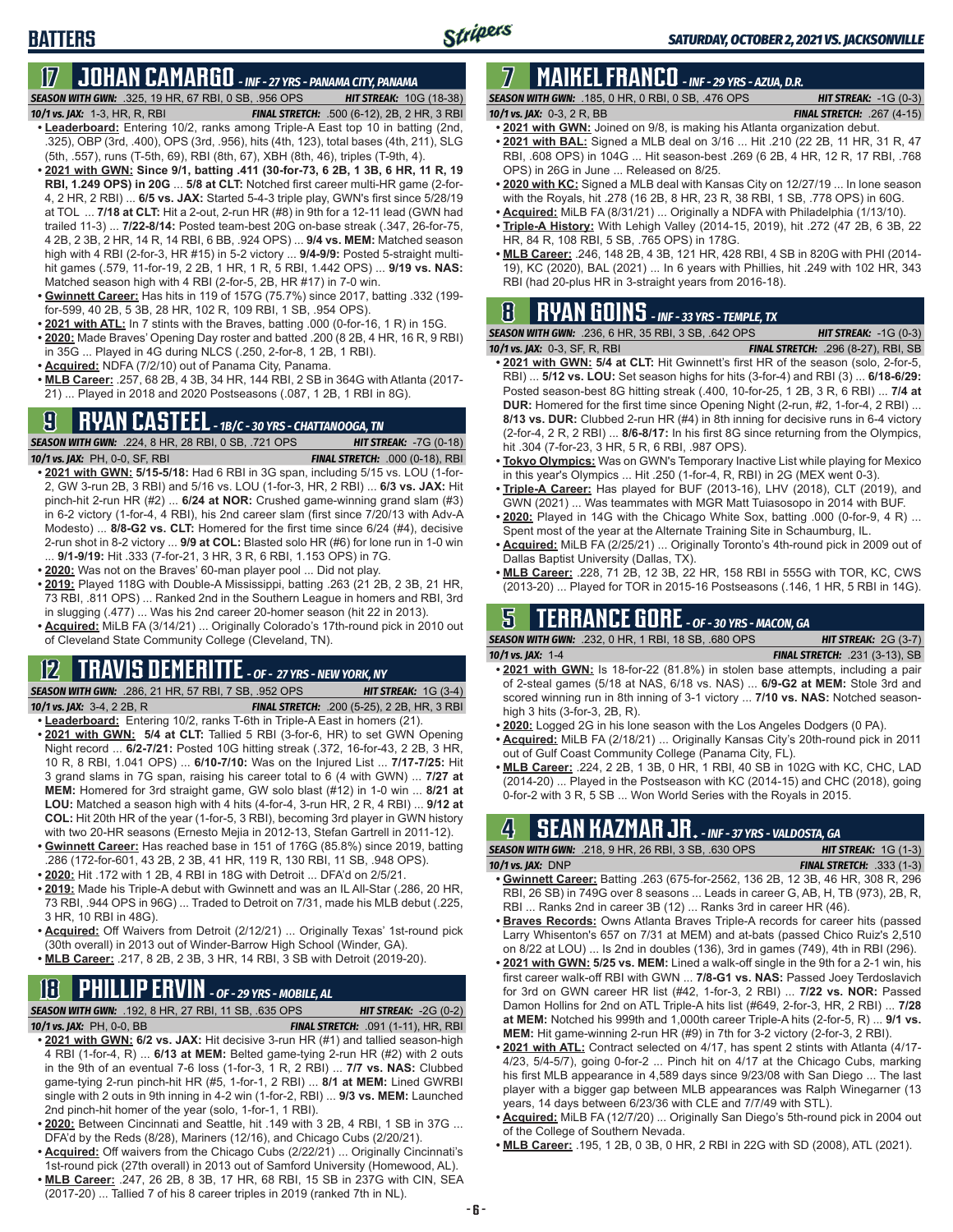# **40 SHEA LANGELIERS** *- C - 23 YRS - PORTLAND, OR*

*SEASON WITH GWN:*.286, 0 HR, 1 RBI, 0 SB, 1.016 OPS *HIT STREAK:* 1G (2-4)

**BATTERS**

*10/1 vs. JAX:*2-4, 2 2B, 2 R, RBI *FINAL STRETCH:* .286 (2-7), 2 2B, RBI

- **• MLB.com Prospect Ranks:** #2 (Braves Top 30), #69 (Top 100). **• 2021 with GWN:** Promoted from Double-A Mississippi on 9/28 ... **10/1 vs. JAX:** Notched first Triple-A hit, XBH, RBI (2-for-4, 2 2B, RBI).
- **• Braves MiLB Player of the Year:** On 9/28, selected by Atlanta as winner of the 2021 Hank Aaron Award for Braves Minor League Player of the Year.
- **• 2021 with MIS:** Batted .258 (85-for-329, 13 2B, 22 HR, 56 R, 52 RBI, 1 SB, .836 OPS) in 92G ... Ranked among Double-A South top 10 in homers (3rd), SLG (3rd, .498), OPS (4th, .836), runs (7th), total bases (8th, 164), XBH (T-9th, 35), and batting (10th) ... Ranked T-2nd in MiLB in runners caught stealing with 30 (30 of-72, 41.6%) ... Named Double-A South Player of the Week for 5/24-5/30 (.421, 8-for-19, 2 2B, 1 HR, 5 R, 5 RBI, 1.160 OPS) ... Helped M-Braves win Double-A South championship (.222, 4-for-18, 1 2B, 1 R, 2 RBI in 5G).
- **• 2020:** Spent entire year at Braves Alternate Training Site in Gwinnett.
- **• 2019:** Made his professional debut with Class-A Rome, batting .255 (55-for-216, 13 2B, 2 HR, 27 R, 34 RBI, .652 OPS) in 54 games.
- **• Acquired:** Braves' 1st-round pick (9th overall) in 2019 out of Baylor University.

# **20 JONATHAN MORALES** *- C - 26 YRS - ARROYO, PUERTO RICO*

*SEASON WITH GWN:*.145, 2 HR, 12 RBI, 0 SB, .377 OPS *HIT STREAK:* -2G (0-7) *10/1 vs. JAX:*DNP *FINAL STRETCH:* .000 (0-7)

**• 2021 with GWN: 5/7 at CLT:** Tied his single-game career high with 5 RBI, going 2-for-6 with a 3-run HR (#1) in the 9th ... **8/6 vs. CLT:** Hit a 2-out walk-off single in

- 11th inning for 4-3 win (2nd career walk-off with GWN, last on 7/21/18 vs. PAW) ... **8/20 at LOU:** Went 4-for-4 (2B, HR, 2 R, 3 RBI), his most hits in a game since 8/13/16 with Class-A Rome at Hickory (career-best 5-for-5).
- **• GWN Career:** In 99G since 2018, batting .216 (10 2B, 4 HR, 33 RBI, .539 OPS).
- **• 2020:** Spent entire year at Braves Alternate Training Site in Gwinnett (no MLB debut) ... Played for Caguas of the Puerto Rican Winter League (.394, 3 HR, 9 RBI in 13G), earning PWL Postseason All-Star honors.
- **• 2019:** Hit .240 (13 2B, 2 HR, 27 R, 25 RBI) in 80G between Double-A Mississippi and Gwinnett ... Logged 1 game during the IL Playoffs (0-for-1, BB).
- **• Acquired:** Braves' 25th-round pick in 2015 out of Miami-Dade CC.

## **15 CRISTIAN PACHE** *- OF - 22 YRS - SANTO DOMINGO CENTRO, D.R.*

*SEASON WITH GWN:*.266, 11 HR, 44 RBI, 9 SB, .749 OPS *HIT STREAK:* -1G (0-4) *10/1 vs. JAX:* 0-4 *FINAL STRETCH:* .174 (4-23), HR, 6 RBI

- **• MLB.com Prospect Ranks:** #1 (Braves Top 30), #39 (Top 100). **• 2021 with GWN: Since 8/1, batting .299 (47-for-157, 8 2B, 5 HR, 22 R, 22 RBI, 5 SB, .799 OPS) in 42G** ... **5/29-6/1:** Assigned to rehab (right hamstring inflammation), played 1G before being activated/optioned on 6/2 ... **6/5 vs. JAX:** Went 3-for-6 with 2 doubles, including game-tying 2-run double in 9th ... **6/10 at MEM:** Tallied first career multi-HR game (3-for-5, 2 HR, 3 R, 4 RBI) ... **6/30 at DUR:** Notched last-at-bat GWRBI single in 9th for 2-1 win (2-for-3, 2B, RBI) ... **7/21 vs. NOR:** Homered in both games of a DH (#3-4, 2-for-6, 2 R, 2 RBI) ...
- **8/11 vs. DUR:** Went 4-for-6 with 5 RBI in a DH sweep, tallying 2 HR (#8-9) and delivering 2-out walk-off single in G1 (won 4-3) ... **9/7 at COL:** Fell triple shy of the cycle (3-for-4, 2B, HR #10, 3 R, RBI, SB) ... **8/1-9/22:** Ranked 6th in Triple-A East in batting (.321, 43-for-134, 8 2B, 4 HR, 20 R, 16 RBI, 5 SB, .847 OPS in 36G).
- **• 2021 with ATL:** On Atlanta's Opening Day roster for the first time ... Hit .111 (3 2B, 1 HR, 6 R, 4 RBI) in 22G ... Placed on IL twice, on 4/14 and 5/14.
- **• 2020:** Spent most of the year at the Alternate Training Site ... Made his MLB debut on 8/21 vs. Philadelphia (1-for-4) ... Played just 2G during regular season (.250) ... Also made MLB Postseason debut (.182, 1 2B, 1 HR, 4 R, 4 RBI in 12G).
- **• 2019:** Between Mississippi (104G) and Gwinnett (26G), hit .277 (36 2B, 9 3B, 12 HR, 63 R, 61 RBI, 8 SB, .802 OPS) in 130G ... Named a Southern League Postseason All-Star and MLB All-Star Futures Game participant.
- **• Acquired:** NDFA (7/4/15) out of Santo Domingo Centro, D.R.
- **• MLB Career:** .119, 3 2B, 0 3B, 1 HR, 4 RBI, 0 SB in 24G with Atlanta (2020-21).

### **2 YOLMER SANCHEZ** *- INF - 29 YRS - MARACAY, VENEZUELA*

*SEASON WITH GWN:*.218, 9 HR, 35 RBI, 6 SB, .664 OPS *HIT STREAK:* 3G (6-11) *10/1 vs. JAX:*1-3, 3B, 2 RBI, BB *FINAL STRETCH:* .308 (8-26), 2B, 3B, 3 RBI, SB **• 2021 with GWN: 5/7 at CLT:** Went 3-for-5 (3 R, 3 RBI) with GWN's first triple of the year ... **6/9-G2 at MEM:** Stole home as part of a double-steal with Drew Waters, scored tying run in 3-1 win (1-for-2, R, SB) ... **7/30 at MEM:** Recorded 2nd career multi-HR game (1st since 5/2/15, CLT vs. SWB), hitting 2 solo shots (#4-5) including GW blast in 8th for 8-7 win (2-for-3, 3 R, 2 RBI) ... **8/26 at NAS:** Fell a homer shy of the cycle (3-for-4, 2B, 3B, RBI) in 2-1 win ... **7/22-9/5:** Hit .290 (29-

- for-100, 2 2B, 1 3B, 8 HR, 17 R, 18 RBI, .933 OPS) in 33G. **• 2020:** Played 11G with the Chicago White Sox, batting .313 (3 2B, 1 HR, 1 RBI, 1.164 OPS) ... Made his MLB Postseason debut in the ALWCS (1G, no at-bat).
- **• Acquired:** MiLB FA (3/31/21) ... Originally a NDFA with Chi. White Sox (5/29/09).
- **• MLB Career:** .245, 113 2B, 24 3B, 32 HR, 215 RBI, 30 SB in 657G with the Chi. White Sox (2014-20) ... Won an AL Gold Glove in 2019 (.987 FPCT at 2B).

# **14 CHADWICK TROMP** *- C - 26 YRS - ORANJESTAD, ARUBA*

*SEASON WITH GWN:*.143, 0 HR, 0 RBI, 0 SB, .286 OPS *HIT STREAK:* 1G (1-4) *10/1 vs. JAX:*1-4 *FINAL STRETCH:* .143 (2-14)

- **• 2021 with GWN:** Assigned on 9/21 ... Making his Braves organization debut.
- **• 2021 with SF:** In 4 stints with Giants (4/18, 6/1-6/11, 7/5-7/18, 8/26), hit .222 (4 for-18, 1 HR, 2 RBI) in 9G ... Also played 55G with Triple-A affiliate in Sacramento, batting .224 (43-for-192, 12 2B, 6 HR, 23 R, 24 RBI) ... DFA'd on 9/18.
- **• 2020:** Signed a MiLB deal with San Francisco on 1/6 ... Assigned to the Alternate Training Site on 7/19 ... Had his contract selected on 7/28 and made his MLB debut, batting .213 (13-for-61, 1 2B, 4 HR, 11 R, 10 RBI) in 24G ... Had his first career MLB hit on 7/31 vs. Texas (single off Mike Minor, finished 2-for-4 with 2B and RBI) ... Hit his first homer on 8/2 vs. Texas (2-run, off Jesse Chavez) ... Was on the IL from 9/22-8/28 (right shoulder strain) ... Re-signed on 12/9.
- **• Acquired:** Off Waivers from San Francisco (9/21/21) ... Originally signed by Cincinnati as a NDFA out of Aruba (5/24/13).
- **• MLB Career:** .215, 1 2B, 0 3B, 5 HR, 12 RBI, 0 SB in 33G with San Francisco (2020-21).

# **1 RILEY UNROE** *- INF - 26 YRS - NEW ORLEANS, LA*

| <b>SEASON WITH GWN: .067, 0 HR, 0 RBI, 1 SB, .267 OPS</b> | <b>HIT STREAK: <math>-5G(0-13)</math></b> |
|-----------------------------------------------------------|-------------------------------------------|
| 10/1 vs. $JAX:$ DNP                                       | <b>FINAL STRETCH: .000 (0-13)</b>         |

- **• 2021 with GWN:** Was on the Stripers' Opening Night roster, played in 6G through 5/16 (.071, 1-for-14, 2 R, 1 SB) ... Transferred to Mississippi on 5/18 ... Rejoined Gwinnett on 9/9.
- **• 2021 with MIS:** In 27G, hit .261 (23-for-88, 3 2B, 2 3B, 2 HR, 6 RBI, 1 SB, .732 OPS) ... Was on the IL from 6/16-7/14, 7/24-8/10, 8/19-9/7.
- **• 2020:** Was not on Braves' 60-man player pool ... Played for Brisbane in Australian Baseball League (.176, 0 HR, 3 R, 0 RBI in 6G).
- **• 2019:** Played for Advanced-A Florida, Double-A Mississippi, and Gwinnett, batting .281 (22 2B, 3 3B, 9 HR, 59 R, 60 RBI, 14 SB) in 128G ... Named Florida State League Midseason All-Star, Southern League Player of the Week (9/2/19), and MiLB.com Braves Organization All-Star.
- **• Acquired:** 2018 Rule 5 (LA Angels) ... Originally Tampa Bay's 2nd-round pick in 2013 out of Desert Ridge High School (Mesa, AZ).

# **11 Drew WATERS** *- OF - 22 YRS - ATLANTA, GA*

*SEASON WITH GWN:*.242, 11 HR, 37 RBI, 28 SB, .716 OPS *HIT STREAK:* 1G (1-5)

*10/1 vs. JAX:*DNP *FINAL STRETCH:* .250 (7-28), 2 HR, 3 RBI, SB **• Leaderboard:** Entering 10/2, ranks among Triple-A East top 10 in runs (4th, 70)

- and stolen bases (5th, 28).
- **• MLB.com Prospect Ranks:** #3 (Braves Top 30), #79 (Top 100 Prospects).
- **• 2021 with GWN: Batting .294 (20-for-68, 4 2B, 3 HR, 11 R, 6 RBI, 4 SB, .819 OPS) in 16G since 9/8** ... **5/15-6/10:** Hit .316 (25-for-79, 4 2B, 3 HR, 16 R, 9 RBI, 6 SB, .906 OPS) in 21G ... **5/18 at NAS:** Recorded first career multi-HR game (3 for-5, 2 HR, 3 RBI) and became the first GWN player to homer from both sides of the plate since Mel Rojas Jr. (7/7/16 at CLT) ... **5/19 at NAS:** Fell a triple shy of the cycle in first 4-hit game at Triple-A (4-for-5, 2B, HR, 2 R, 2 RBI, 2 SB) ... **6/9-G2 at MEM:** Lined RBI single in 8th (2-for-3, R, RBI) for last-at-bat 3-1 win ... **7/2-7/18:** Posted 13G on-base streak (.357, 20-for-56, 8 2B, 1 3B, 2 HR, 14 R, 10 RBI, 4 SB)

... **7/1-7/31:** Led Triple-A East in XBH with 17, batting .301 (31-for-103, 11 2B, 1 3B, 5 HR, 23 R, 17 RBI, 5 SB, .924 OPS) in 24G ... **9/10 at COL:** Homered for first time since 7/24 (solo, #9) and tallied game-ending outfield assist (#11) in 6-3 win.

- **• Futures Game:** Played for the NL Team in the 2021 SiriusXM All-Star Futures Game on 7/11 at Coors Field (1-for-1, BB) ... Was the 7th active Gwinnett player selected to the game (1st since RHP Touki Toussaint in 2018).
- **• 2020:** Spent entire year at Braves Alternate Site in Gwinnett (no MLB debut).
- **• 2019:** Hit .309 (40 2B, 9 3B, 7 HR, 80 R, 52 RBI, 16 SB) in 134G with Double-A Mississippi and Gwinnett ... Won Southern League Batting Title (.319, best in MIS history) and Most Valuable Player (1st in MIS history) ... Ranked among MiLB top 5 in doubles (T-3rd, 40) and hits (5th, 163).
- **• Acquired:** Braves' 2nd-round pick in 2017 out of Etowah High School (Woodstock, GA) ... Named Gatorade Georgia Baseball Player of the Year in 2017.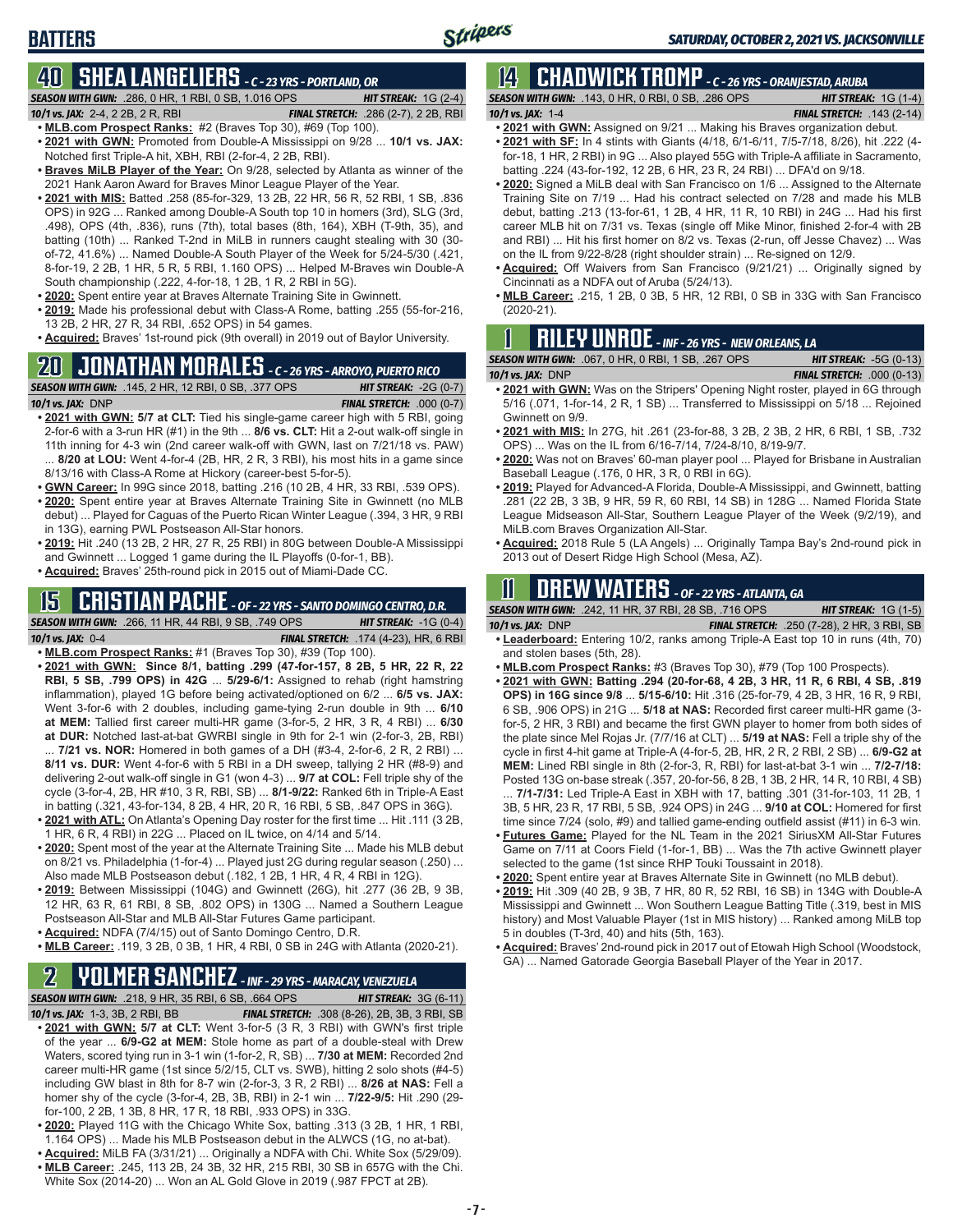| <b>OFFENSE</b> |                                                                                                              |                                                          |  |  |  |  | <b>SATURDAY, OCTOBER 2, 2021 VS. JACKSONVILLE</b> |                                   |
|----------------|--------------------------------------------------------------------------------------------------------------|----------------------------------------------------------|--|--|--|--|---------------------------------------------------|-----------------------------------|
| TOTAL:         | 246, 164 HR, 744 OPS RISP:                                                                                   | 261, 48 HR, 796 OPS RUNS/INNING: 1 2 3 4 5 6 7 8 9 X TOT |  |  |  |  |                                                   |                                   |
| Vs. LHP:       | 245, 65 HR, 773 OPS <b>RISP/20:</b> 250, 23 HR, 784 OPS STIPPERS: 77 54 64 64 82 69 81 61 46 14 612          |                                                          |  |  |  |  |                                                   |                                   |
|                | Vs. RHP: $246, 99$ HR, $.730$ OPS $\boxed{LOADED:}$ $314, 8$ HR, $.960$ OPS $\boxed{\phantom{0}}$ Opponents: |                                                          |  |  |  |  |                                                   | 72 61 75 62 50 58 48 32 26 15 499 |

|            |                |                |                |                          |                |                          |                          | <b>HOME RUNS</b>       |                                               |                          | <b>MULTI-GAMES</b>       |                          |
|------------|----------------|----------------|----------------|--------------------------|----------------|--------------------------|--------------------------|------------------------|-----------------------------------------------|--------------------------|--------------------------|--------------------------|
| Player     | 1R             | 2R             | 3R             | <b>GS</b>                | Tot.           |                          |                          | Off LH Off RH Team W-L | <b>Last HR with Gwinnett (Regular Season)</b> | <b>Hit</b>               | <b>RBI</b>               | <b>HR</b>                |
| Almonte    | $\overline{2}$ |                |                |                          | 3              |                          | 2                        | $3-0$                  | 5/30/21 vs. MEM. 1R (RH Connor Jones)         | 8                        | 5                        |                          |
| Arcia      | 12             | 5              | ٠              | ٠                        | 17             | $\overline{7}$           | 10                       | $10 - 4$               | 8/17/21 at LOU, 1R (RH Hunter Greene)         | 21                       | 10                       | $\overline{2}$           |
| Brugman    |                |                |                | $\overline{\phantom{a}}$ |                | $\overline{\phantom{a}}$ | $\sim$                   | $0 - 0$                |                                               | $\blacksquare$           | $\overline{\phantom{a}}$ |                          |
| Camargo    | $\overline{7}$ | 8              | 4              |                          | 19             | 10                       | 9                        | $12-6$                 | 10/1/21 vs. JAX, 1R (LH Mason Melotakis)      | 34                       | 18                       | 1                        |
| Casteel    | $\overline{2}$ | 5              | ÷.             |                          | 8              | 5                        | 3                        | $6 - 2$                | 9/19/21 vs. NAS. 1R (RH Connor Sadzeck)       | 8                        | 9                        | ÷                        |
| Contreras  | 5              | 3              |                |                          | 9              | $\overline{2}$           | $\overline{7}$           | $8 - 1$                | 9/7/21 at COL, 1R (LH Kirk McCarty)           | 11                       | $\overline{7}$           |                          |
| d'Arnaud   |                |                |                |                          |                |                          |                          | $0 - 0$                |                                               | $\overline{A}$           | ۰                        |                          |
| Demeritte  | 10             | 5              | 3              | 3                        | 21             | 10                       | 11                       | $18-3$                 | 9/29/21 vs. JAX. 2R (RH Nick Neidert)         | 18                       | 14                       | ÷                        |
| Ervin      | 5              | $\overline{2}$ |                | $\overline{\phantom{a}}$ | 8              | 5                        | 3                        | $5-3$                  | 9/26/21 at DUR, 1R (RH David Hess)            | 7                        | $\overline{7}$           | ٠                        |
| Franco     |                |                |                |                          |                |                          |                          | $0 - 0$                |                                               | $\overline{A}$           | $\overline{a}$           |                          |
| Goins      | 4              | $\overline{2}$ | ٠              | ÷                        | 6              | $\overline{1}$           | 5                        | $5 - 1$                | 9/14/21 vs. NAS, 1R (RH Josh Lindblom)        | 17                       | 8                        | ÷.                       |
| Gore       |                |                | ٠              |                          |                | $\overline{\phantom{a}}$ |                          | $0 - 0$                |                                               | $\overline{4}$           | ۰                        | $\sim$                   |
| Heredia    |                |                | ۰              | ۰                        | ۰              | $\overline{\phantom{a}}$ | $\overline{\phantom{a}}$ | $0 - 0$                | ---                                           | $\overline{\phantom{a}}$ | $\overline{\phantom{a}}$ |                          |
| Inciarte   | $\sim$         |                |                |                          |                |                          |                          | $0 - 0$                | ---                                           | ۰                        | ۰                        |                          |
| Jackson    | 4              | 4              |                | $\overline{2}$           | 11             | 8                        | 3                        | $5 - 2$                | 7/28/21 at MEM. 1R (LH Matthew Liberatore)    | 11                       | 10                       | 3                        |
| Kazmar Jr. | 5              | 3              |                |                          | 9              | 3                        | 6                        | $6 - 3$                | 9/1/21 vs. MEM. 2R (LH Matthew Liberatore)    | 9                        | $\overline{7}$           |                          |
| Kipnis     | 4              | 5              |                | $\sim$                   | 10             | 1                        | 9                        | $8 - 2$                | 9/14/21 vs. NAS, 2R (RH Josh Lindblom)        | 17                       | 10                       |                          |
| Langeliers |                |                |                | $\sim$                   |                |                          |                          | $0 - 0$                |                                               |                          | ٠                        |                          |
| Lucrov     |                | ٠              |                | ٠                        | $\overline{2}$ | $\overline{\phantom{a}}$ | 2                        | $1 - 1$                | 6/10/21 at MEM, 3R (RH Grant Black)           | 4                        | 3                        | $\overline{\phantom{a}}$ |
| Martinez   |                |                |                | ٠                        |                |                          |                          | $0 - 0$                |                                               | $\overline{2}$           | $\overline{1}$           |                          |
| Morales    |                |                |                | $\overline{\phantom{a}}$ | $\overline{2}$ | $\overline{1}$           | $\overline{A}$           | $2 - 0$                | 8/20/21 at LOU, 1R (LH Phillip Diehl)         | $\overline{2}$           | $\overline{2}$           |                          |
| Pache      | 8              |                | $\overline{2}$ | $\sim$                   | 11             | 4                        |                          | $7 - 3$                | 9/30/21 vs. JAX, 3R (RH Parker Bugg)          | $\overline{23}$          | 10                       |                          |
| Rosario    | $\overline{2}$ |                | и              | $\overline{ }$           | 4              |                          | 4                        | $4 - 0$                | 8/26/21 at NAS, 1R (RH Josh Lindblom)         | $\overline{2}$           | 5                        |                          |
| Sanchez    | 6              | 2              |                |                          | 9              | 4                        | 5                        | $5-3$                  | 9/5/21 vs. MEM, 1R (RH T.J. Zeuch)            | 14                       | $\overline{7}$           | 1                        |
| Snider     | $\overline{2}$ |                |                | $\sim$                   | 4              |                          | 4                        | $4 - 0$                | 8/21/21 at LOU, 3R (RH Tim Adleman)           | 3                        | 4                        |                          |
| Tromp      | $\sim$         |                | ۰              | ۰                        | ۰              |                          |                          | $0 - 0$                |                                               | ٠                        | ۰                        |                          |
| Unroe      |                |                |                | ۰                        |                |                          |                          | $0 - 0$                | 7/19/19 vs. ROC, 1R (RH Drew Hutchison)       | Ĭ.                       | ٠                        |                          |
| Waters     | 6              | 3              | $\overline{2}$ |                          | 11             | 4                        | 7                        | $5 - 5$                | 9/26/21 at DUR. 2R (RH David Hess)            | $\overline{23}$          | 9                        | 1                        |
| Total:     | 86             | 49             | 21             | 8                        | 164            |                          |                          |                        |                                               |                          |                          |                          |

#### *HOME RUN VARIANTS*

#### **Back-to-Back Homers (4x):**

Almonte (GS) / Snider, 5/7 at CLT (1st Inning) Jackson (2R) / Contreras, 7/14 at CLT (1st Inning) Pache (1R) / Arcia, 8/11-G2 vs. DUR (1st Inning) Camargo (2R) / Kipnis, 8/20 at LOU (3rd Inning)

#### **Back-to-Back-to-Back Homers (1x):**

Arcia (2R) / Camargo / Demeritte, 5/8 at CLT (6th Inning)

#### **Pinch-Hit Homers (5x):**

Demeritte (1R), 5/12 vs. LOU (7th Inning) Casteel (2R), 6/3 vs. JAX (7th Inning) Ervin (2R), 7/7 vs. NAS (6th Inning) Snider (3R), 8/21 at LOU (8th Inning) Ervin (1R), 9/3 vs. MEM (7th Inning)

#### **Leadoff (Game) Homers (4x):**

Waters (2x), 5/19 at NAS, 7/22 vs. NOR Arcia (1x), 7/3 at DUR Pache (1x), 8/8-G2 vs. CLT

#### **Walk-Off Homers (1x):**

Arcia (Solo), 5/16 vs. LOU (9th Inning)

|              |            |    |    |                |           | <b>STRIPERS BATTING BY MONTH</b> |           |            |            |            |
|--------------|------------|----|----|----------------|-----------|----------------------------------|-----------|------------|------------|------------|
|              | <b>AVG</b> | G  | 2B | 3B             | <b>HR</b> | <b>RBI</b>                       | <b>SB</b> | <b>OBP</b> | <b>SLG</b> | <b>OPS</b> |
| $M$ ay:      | .254       | 24 | 43 | 2              | 36        | 138                              | 24        | .366       | .445       | .811       |
| <b>June:</b> | .227       | 25 | 36 | 3              | 21        | 88                               | 23        | .308       | .357       | .665       |
| July:        | .271       | 28 | 52 | $\overline{2}$ | 47        | 161                              | 23        | .352       | .479       | .831       |
| August:      | .237       | 25 | 30 | 6              | 30        | 103                              | 14        | .298       | .401       | .700       |
| September:   | .235       | 24 | 25 |                | 29        | 83                               | 15        | .298       | .385       | .683       |
| October:     | .276       |    | 4  |                |           | 6                                | 0         | .343       | .586       | .929       |

|               | <b>HITTING STREAKS (10-PLUS GAMES)</b> |                                             |  |  |  |  |  |  |  |  |
|---------------|----------------------------------------|---------------------------------------------|--|--|--|--|--|--|--|--|
| <b>Player</b> | <b>Length/Dates</b>                    | <b>Stats</b>                                |  |  |  |  |  |  |  |  |
| Arcia         | 13G (5/4-5/18)                         | .393 (22-56), 4 2B, 7 HR, 17 R, 12 RBI      |  |  |  |  |  |  |  |  |
| Contreras     | 13G (7/10-7/27)                        | .385 (20-52), 5 2B, 7 HR, 14 R, 20 RBI      |  |  |  |  |  |  |  |  |
| Demeritte     | 10G (6/2-7/21)                         | .372 (16-43), 2 2B, 3 HR, 10 R, 8 RBI       |  |  |  |  |  |  |  |  |
| Camargo       | 10G (9/11-Current)                     | .474 (18-38), 4 2B, 1 3B, 4 HR, 6 R, 12 RBI |  |  |  |  |  |  |  |  |

|                |       |                |                | <b>PINCH HITTERS</b> |          |             |                |                |                |                |
|----------------|-------|----------------|----------------|----------------------|----------|-------------|----------------|----------------|----------------|----------------|
| Player         | AVG.  | AB             | R              | н                    | 2B       | 3B          | <b>HR</b>      | <b>RBI</b>     | <b>BB</b>      | <b>SO</b>      |
| Almonte        | 1.000 | 1              | $\Omega$       | 1                    | $\Omega$ | $\Omega$    | $\Omega$       | 2              | $\Omega$       | 0              |
| Arcia          | ---   | 0              | 1              | $\mathbf 0$          | $\Omega$ | 0           | 0              | 0              | 1              | 0              |
| Camargo        | .000  | 1              | $\Omega$       | $\Omega$             | $\Omega$ | $\mathbf 0$ | $\mathbf 0$    | $\mathbf 0$    | $\Omega$       | $\Omega$       |
| Casteel        | .111  | 27             | $\overline{2}$ | 3                    | 1        | $\Omega$    | 1              | 5              | $\Omega$       | 10             |
| Contreras      | .500  | $\overline{2}$ | 1              | 1                    | $\Omega$ | $\Omega$    | $\Omega$       | 0              | $\Omega$       | 0              |
| Demeritte      | .250  | 8              | 3              | $\overline{2}$       | 1        | $\Omega$    | 1              | 1              | 3              | 4              |
| Ervin          | .200  | 15             | $\overline{4}$ | 3                    | $\Omega$ | $\Omega$    | $\overline{2}$ | 5              | 5              | 5              |
| Franco         | 1.000 | 1              | 1              | 1                    | $\Omega$ | $\mathbf 0$ | $\mathbf 0$    | $\mathbf 0$    | $\mathbf 0$    | $\mathbf 0$    |
| Goins          | .000  | $\overline{2}$ | $\Omega$       | $\Omega$             | $\Omega$ | $\Omega$    | $\Omega$       | $\Omega$       | $\Omega$       | 1              |
| Gore           | .200  | 5              | $\Omega$       | 1                    | $\Omega$ | $\Omega$    | $\Omega$       | $\mathbf 0$    | 3              | 3              |
| Jackson        | .000  | 1              | $\Omega$       | $\Omega$             | $\Omega$ | $\Omega$    | $\Omega$       | $\Omega$       | $\Omega$       | 1              |
| Kazmar Jr.     | .000  | 11             | $\Omega$       | $\Omega$             | $\Omega$ | $\Omega$    | $\Omega$       | $\Omega$       | $\Omega$       | $\overline{4}$ |
| Kipnis         | .000  | 1              | $\Omega$       | $\Omega$             | $\Omega$ | $\Omega$    | $\Omega$       | $\Omega$       | 1              | 0              |
| Langeliers     |       | $\mathbf 0$    | 1              | $\Omega$             | $\Omega$ | $\mathbf 0$ | $\mathbf 0$    | $\mathbf 0$    | 1              | 0              |
| Lee, D.        | .000  | 1              | $\Omega$       | $\Omega$             | $\Omega$ | $\Omega$    | $\Omega$       | $\Omega$       | $\Omega$       | 1              |
| Lucroy         | .000  | 3              | $\Omega$       | $\Omega$             | $\Omega$ | $\Omega$    | $\Omega$       | $\mathbf 0$    | 1              | 0              |
| <b>Morales</b> | .000  | $\overline{2}$ | $\Omega$       | $\Omega$             | $\Omega$ | $\Omega$    | $\Omega$       | $\Omega$       | $\Omega$       | $\mathbf 0$    |
| Pache          | .500  | $\overline{2}$ | $\Omega$       | 1                    | $\Omega$ | $\Omega$    | $\Omega$       | 1              | 1              | 1              |
| Sanchez        | .000  | 9              | 1              | $\Omega$             | $\Omega$ | $\Omega$    | $\mathbf 0$    | $\Omega$       | 1              | $\overline{4}$ |
| Snider         | .150  | 20             | $\overline{4}$ | 3                    | 1        | $\Omega$    | 1              | $\overline{4}$ | $\overline{4}$ | 7              |
| Unroe          | .000  | 4              | $\Omega$       | $\Omega$             | $\Omega$ | $\Omega$    | $\Omega$       | $\Omega$       | $\Omega$       | 1              |
| <b>Totals:</b> | .138  | 116            | 18             | 16                   | 3        | 0           | 5              | 18             | 20             | 42             |

|               | <b>HITTER AWARDS &amp; HONORS</b>      |                          |
|---------------|----------------------------------------|--------------------------|
| <b>Player</b> | <b>Award/Date</b>                      | <b>Stats</b>             |
| <b>Waters</b> | Sirius XM All-Star Futures Game (7/11) | Game: 1-1, BB            |
| Contreras     | AAA East Player of Week (7/13-18)      | .462, 3 2B, 3 HR, 12 RBI |

| ON-BASE STREAKS (15-PLUS GAMES) |                 |                                              |  |  |  |  |  |  |  |  |
|---------------------------------|-----------------|----------------------------------------------|--|--|--|--|--|--|--|--|
| <b>Player</b>                   | Length/Dates    | <b>Stats</b>                                 |  |  |  |  |  |  |  |  |
| Camargo                         | 20G (7/22-8/14) | .347 (26-75), 4 2B, 2 3B, 2 HR, 14 RBI, 6 BB |  |  |  |  |  |  |  |  |
| Camargo                         | 18G (6/18-7/8)  | .303 (20-66), 6 2B, 2 HR, 7 RBI, 7 BB        |  |  |  |  |  |  |  |  |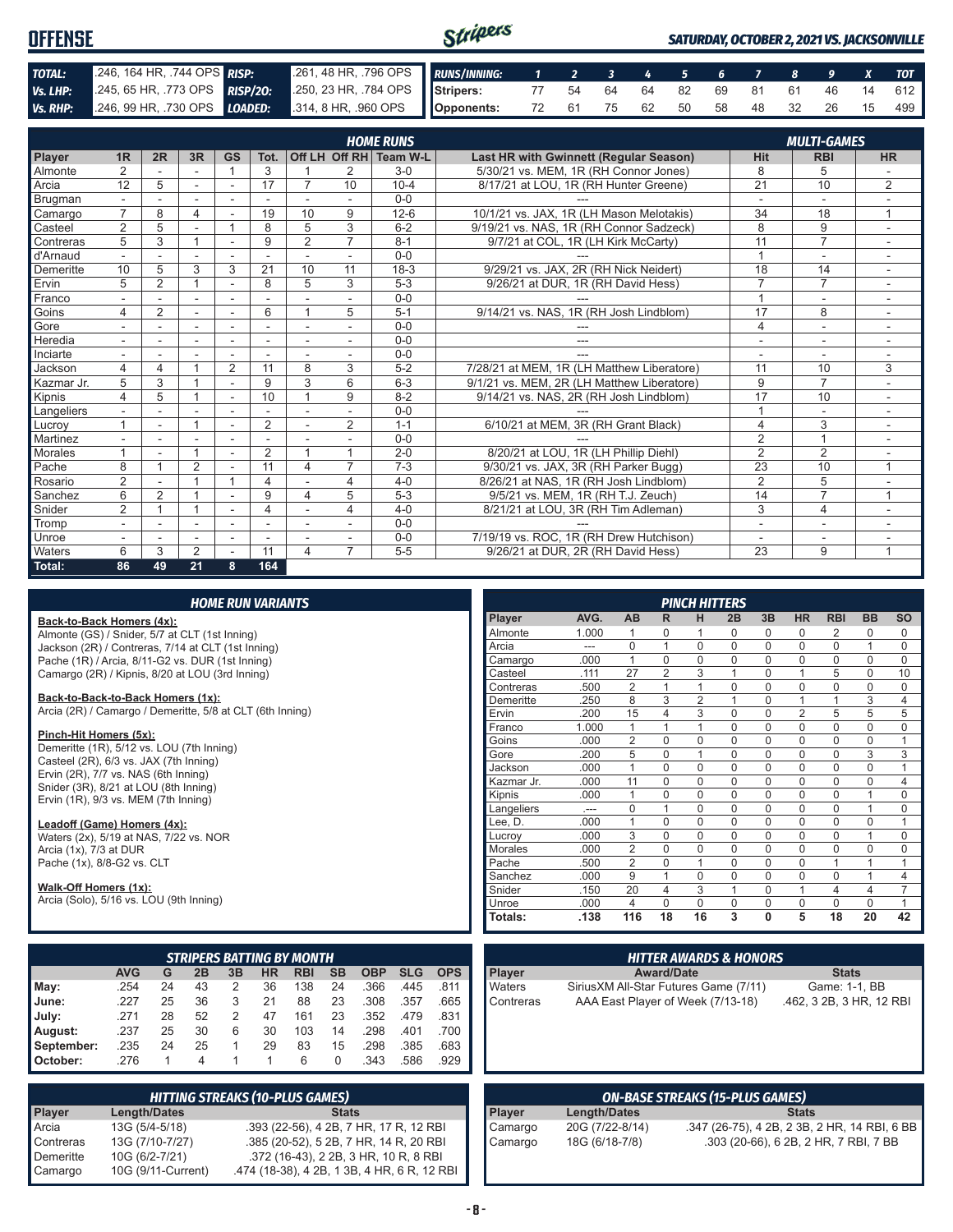### **SEASON SUMMARY**



#### **TEAM HIGHS & LOWS**

| <b>OFFENSE:</b>  |  |
|------------------|--|
|                  |  |
|                  |  |
|                  |  |
|                  |  |
|                  |  |
|                  |  |
|                  |  |
|                  |  |
|                  |  |
|                  |  |
|                  |  |
|                  |  |
|                  |  |
|                  |  |
|                  |  |
|                  |  |
| <b>PITCHING:</b> |  |
|                  |  |
|                  |  |
|                  |  |
|                  |  |
|                  |  |
|                  |  |
|                  |  |
|                  |  |
|                  |  |

#### **DEFENSE:**

| Most Double Plays Turned, Game  3 (6x, last: 8/21 at Louisville) |  |
|------------------------------------------------------------------|--|
|                                                                  |  |
|                                                                  |  |
|                                                                  |  |
|                                                                  |  |
|                                                                  |  |

Most Wild Pitches, Game ..........................................................4 (8/22 at Louisville)

#### **TEAM MISCELLANEOUS**

| Largest Blown Lead (Loss)3 Runs (4x, last: 8/6 vs. Charlotte, 5-2, 6-10) |
|--------------------------------------------------------------------------|
|                                                                          |
| Longest Game, Time……………………………………………………4:26 (5/4 at Charlotte)            |
| Longest 9.0-Inning Game, Time……………………………………3:43 (7/18 at Charlotte)      |
|                                                                          |
|                                                                          |
|                                                                          |
|                                                                          |
|                                                                          |
|                                                                          |
|                                                                          |

### **INDIVIDUAL HIGHS & LOWS**

| <b>HITTING (GAME):</b> |  |
|------------------------|--|
|                        |  |
|                        |  |
|                        |  |
|                        |  |
|                        |  |
|                        |  |
|                        |  |
|                        |  |
|                        |  |
|                        |  |
|                        |  |
|                        |  |
|                        |  |
|                        |  |

#### **PITCHING (GAME):**

#### **DEFENSE (GAME):**

#### **STREAKS**

#### **OFFENSIVE (LONGEST IN 2021 ONLY):**

#### **PITCHING (LONGEST IN 2021 ONLY):**

| Consecutive Starts with Win3 Starts (3x, last: K. Wright, 9/8-9/19) |
|---------------------------------------------------------------------|
|                                                                     |
|                                                                     |
|                                                                     |
|                                                                     |

19 Runs ....................................................................................... 5/7/21 at Charlotte 10 Runs in an Inning.................................................4/17/11 at Durham (6th Inning) 23 Hits .........................................................................................8/19/12 at Durham Get No-Hit................................................7/5/19-G1 vs. Durham (3 Pitchers, 7.0 IP) 8 Doubles ....................................................................................... 4/8/14 at Norfolk 3 Triples..................................................................................8/20/16 vs. Rochester 6 Homers.....................................................................................5/24/19 vs. Norfolk 3 Homers in an Inning ..............................................5/8/21 at Charlotte (6th Inning)

#### **LAST TIME IT HAPPENED (GWINNETT REGULAR-SEASON HISTORY)**

#### **INDIVIDUAL OFFENSE:**

|                             | Homers, Both Sides of Plate  Drew Waters (5/18/21 at Nashville)            |
|-----------------------------|----------------------------------------------------------------------------|
|                             |                                                                            |
|                             |                                                                            |
|                             | Back-to-Back-to-Back Homers  Arcia/Camargo/Demeritte (5/8/21 at Charlotte) |
|                             |                                                                            |
|                             |                                                                            |
|                             |                                                                            |
|                             |                                                                            |
|                             |                                                                            |
|                             |                                                                            |
|                             |                                                                            |
|                             |                                                                            |
|                             |                                                                            |
|                             |                                                                            |
| <b>INDIVIDUAL PITCHING:</b> |                                                                            |
|                             | $\cdots$                                                                   |

| 9.0-Inning No-Hitter (Comb.) Wooten/Marksberry/Ramirez (6/30/16 at Louisville) |  |
|--------------------------------------------------------------------------------|--|
|                                                                                |  |
|                                                                                |  |
|                                                                                |  |
| 21 Consecutive Saves Converted Jairo Asencio (9/6/09-8/8/11)                   |  |
| 25.0-Inning Scoreless Streak Stephen Marek, 25.1 IP (6/6/10-8/2/10)            |  |
|                                                                                |  |

#### **- 9 -**

| <b>TEAM PITCHING:</b> |  |
|-----------------------|--|
|                       |  |
|                       |  |
|                       |  |
|                       |  |
|                       |  |

#### **TEAM DEFENSE:**

| $1 - 2111 - 2 - 1 - 112 - 1$ |                                                                    |
|------------------------------|--------------------------------------------------------------------|
|                              | Turn a Triple Play 6/5/21 vs. Jacksonville (Camargo-Kipnis-Snider) |
|                              |                                                                    |

### **TEAM MISCELLANEOUS:**<br>18-Run Margin of Victory....

| 21-Run Margin of Defeat…………………………………7/13/12 at Louisville (Lost 1-22) |
|-----------------------------------------------------------------------|

| Converted Saves Streak   |
|--------------------------|
|                          |
| 'T RECIII AR-QEAQAN HIQT |

# **TEAM OFFENSE:**

| ın Margın | o |
|-----------|---|
|           |   |